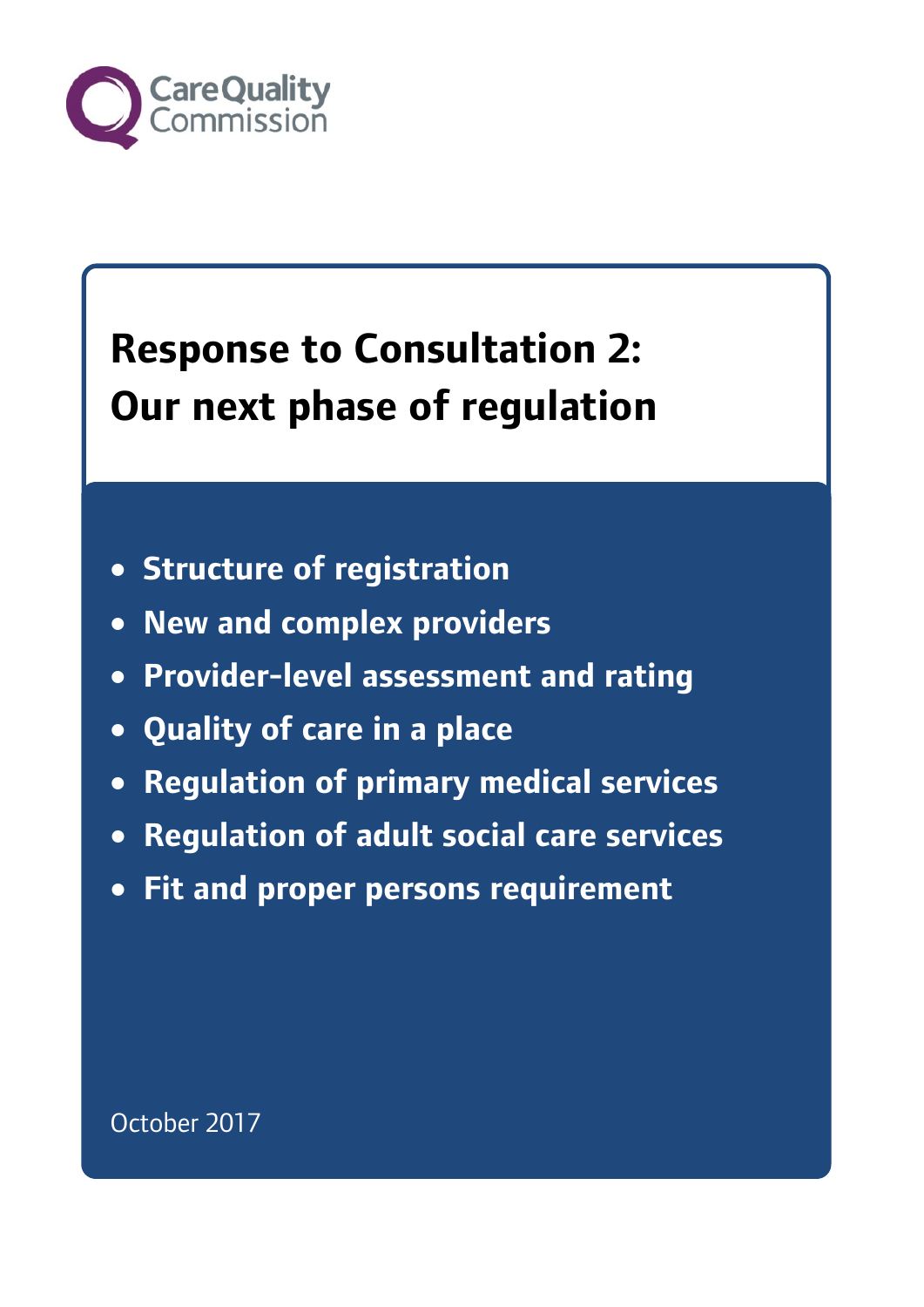## **The Care Quality Commission is the independent regulator of health and adult social care in England.**

#### **Our purpose**

We make sure health and social care services provide people with safe, effective, compassionate, high-quality care and we encourage care services to improve.

### **Our role**

- We register health and adult social care providers.
- We monitor and inspect services to see whether they are safe, effective, caring, responsive and well-led, and we publish what we find, including quality ratings.
- We use our legal powers to take action where we identify poor care.
- We speak independently, publishing regional and national views of the major quality issues in health and social care, and encouraging improvement by highlighting good practice.

### **Our values**

**Excellence** – being a high-performing organisation

**Caring** – treating everyone with dignity and respect

**Integrity** – doing the right thing

**Teamwork** – learning from each other to be the best we can.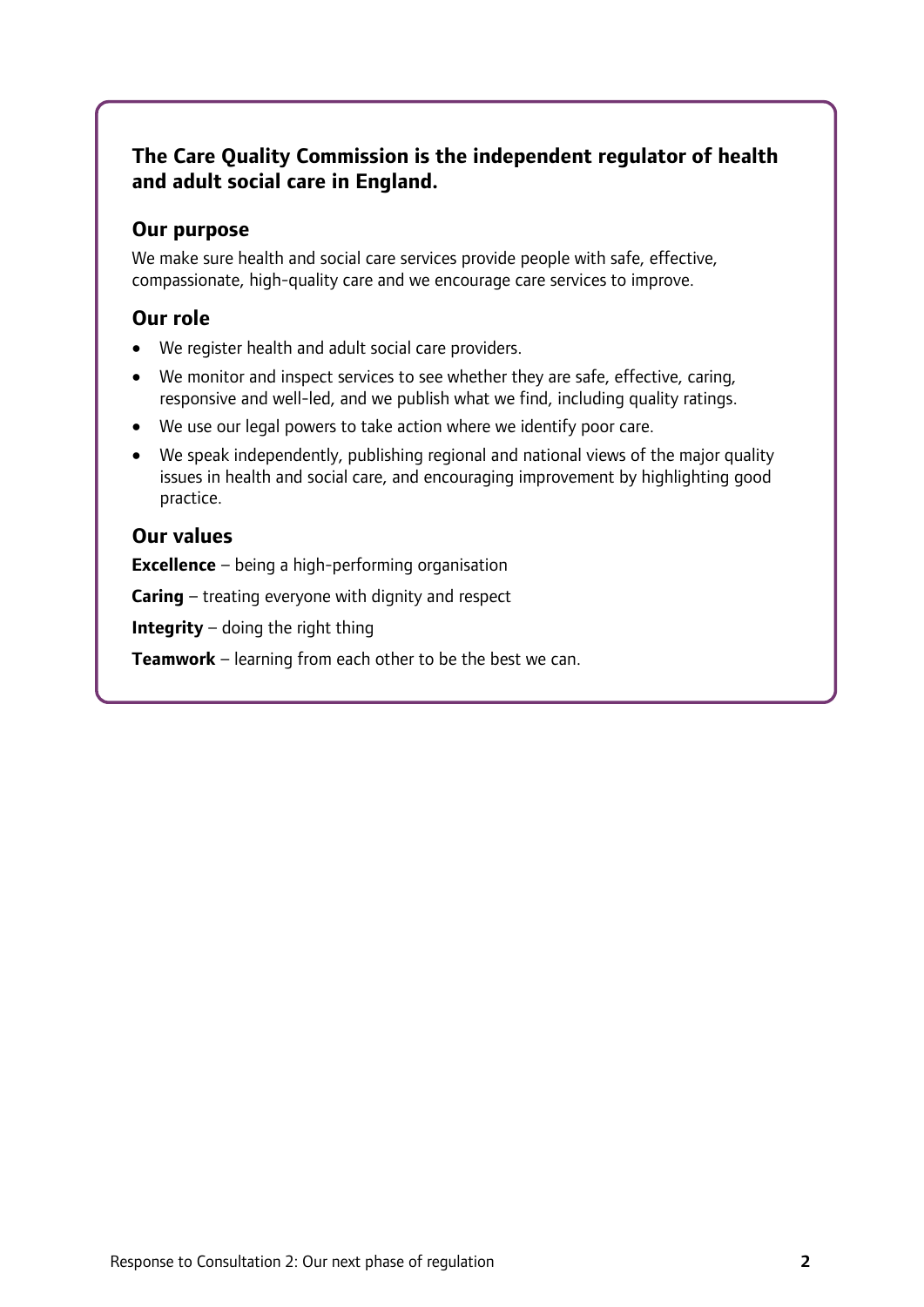## **Contents**

| PART 1: REGULATING IN A COMPLEX CHANGING LANDSCAPE  6                 |  |
|-----------------------------------------------------------------------|--|
| 1.1 Clarifying how we define providers and improving the structure of |  |
| 1.2 Monitoring and inspecting new and complex providers  11           |  |
|                                                                       |  |
| 1.4 Encouraging improvements in the quality of care in a place  15    |  |
|                                                                       |  |
|                                                                       |  |
|                                                                       |  |
|                                                                       |  |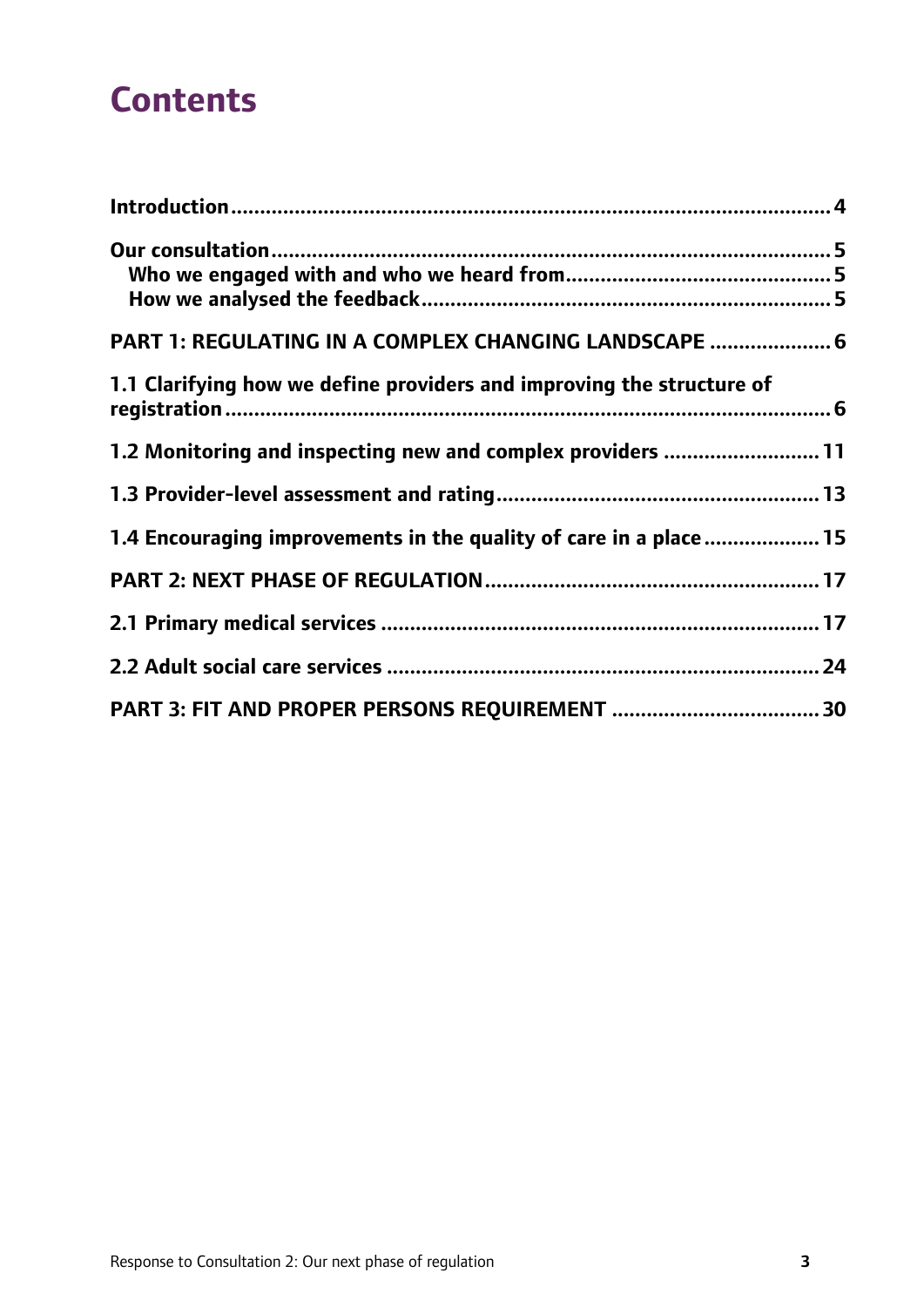## <span id="page-3-0"></span>**Introduction**

Our strategy for 2016 to 2021, *Shaping the future*, set out an ambitious vision for a more targeted, responsive and collaborative approach to regulation, so that more people get high-quality care. Using the principles set out in our strategy, we have continued to discuss how we should develop our approach further and move into the next phase of our regulatory model.

We started the detailed discussions about our regulatory model in December 2016, when we published our first consultation, *Our next phase of regulation*. This proposed principles for how we will regulate new models of care and complex providers, and changes to our assessment frameworks for health and social care and to how we register services for people with a learning disability. It also set out changes to our approach to regulating NHS trusts. The outcome of that consultation can been seen at [www.cqc.org.uk/nextphase1.](http://www.cqc.org.uk/nextphase1)

We published a second consultation in June 2017, which contained proposals on how we register, monitor, inspect and rate new models of care and large or complex providers; how we use our unique knowledge and capability to encourage improvements in the quality of care in local areas; how we carry out our role in relation to the fit and proper persons requirement; and how we regulate primary medical care services and adult social care services.

This document is the response to the second consultation. It summarises the feedback we received about all the questions we asked and briefly sets out what we will do.

The consultation ran from 12 June to 8 August 2017. We were pleased to receive 380 responses from a range of respondents, including providers, commissioners, trade bodies, members of the public, voluntary sector organisations and members of CQC staff. These have been analysed by OPM Group, an independent research and consultancy organisation, and summarised in their consultation analysis report on our website: [www.cqc.org.uk/nextphase2.](http://www.cqc.org.uk/nextphase2)

You can also find our updated guidance for providers on how we regulate primary medical care services and adult social care services on our website: [www.cqc.org.uk/providerguidance.](http://www.cqc.org.uk/providerguidance) We have also integrated this content into our provider web pages.

We are grateful to everyone who took part in the consultation.

### **Developing our next phase of regulation – consultation 3**

<span id="page-3-1"></span>Later in 2017/18, we will publish our final next phase consultation. This will include specific proposals for how we will regulate and rate independent healthcare services, which will come into effect during 2018/19. In developing our proposals, we will take account of the decisions we have made about the next phase approach for NHS trusts as well as the feedback we received from independent healthcare providers and stakeholders to our first and second consultations.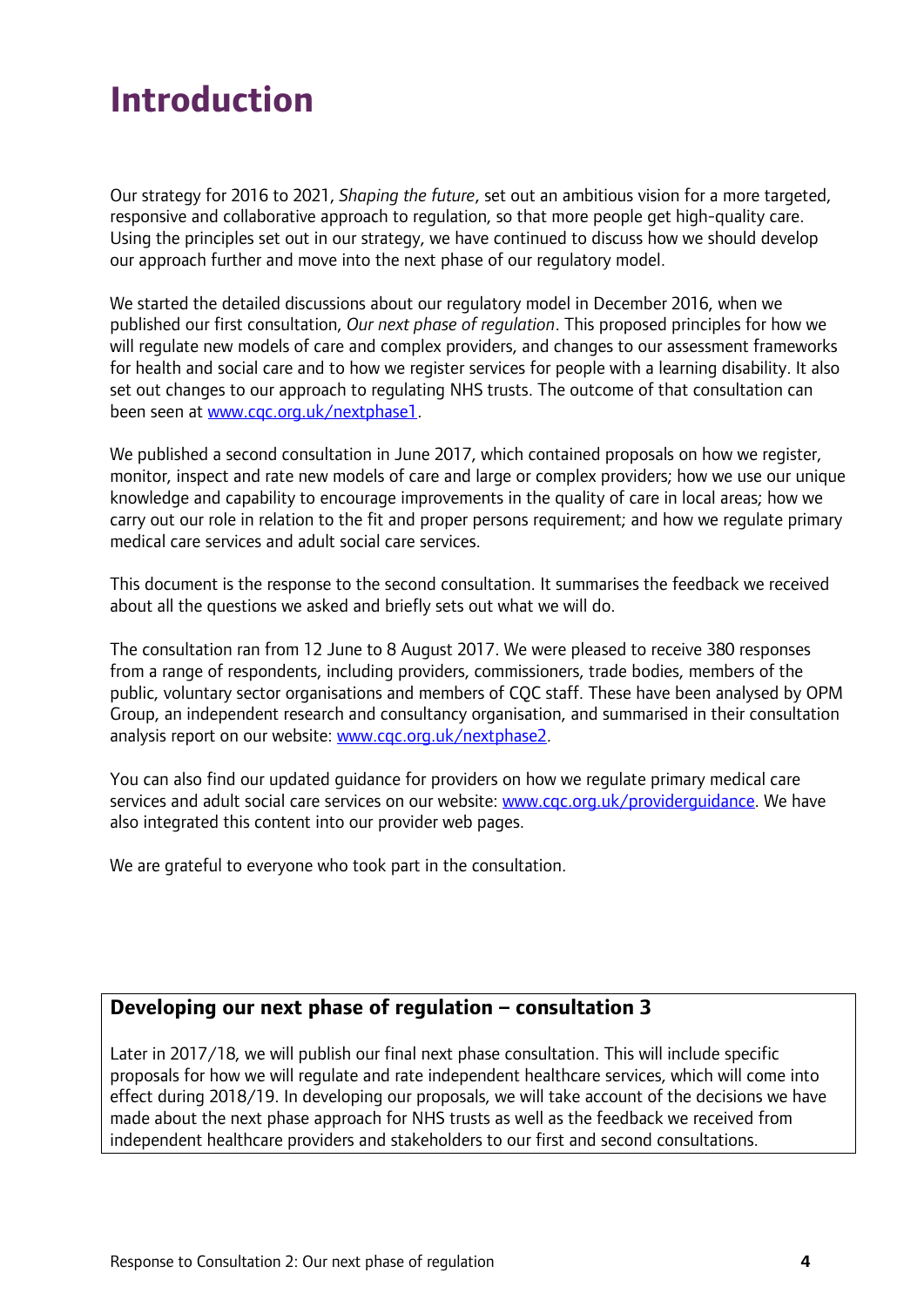# **Our consultation**

## <span id="page-4-0"></span>**Who we engaged with and who we heard from**

We received a total of 380 responses during the consultation period. These comprised:

- 176 from health and social care providers or professionals
- 46 from the public, carers and people who use services
- 15 from members of COC staff
- 35 from trade bodies or organisations representing health and care providers
- 39 from the voluntary and community sector
- 27 from health and social care commissioners and Parliamentarians
- 13 from other regulators or arms-length bodies
- 29 from a range of other backgrounds.

Of the total responses, we received 308 through our online webform. The additional responses were received though our dedicated email address.

We also held 10 consultation events in June and July 2017 with providers, stakeholder organisations and members of the public. For the public, events were organised to reach a broad spectrum of the population, including seldom heard communities, to ensure they could inform our approach to inspection and rating. For providers, the events formed part of a continuing programme of engagement and co-production over the year to shape the proposals within the consultation.

## <span id="page-4-1"></span>**How we analysed the feedback**

OPM Group, an independent research and consultancy organisation, analysed the consultation responses. The full set of consultation responses, a summary report of the analysis, detailed information about who responded to the consultation, and the methods used for the analysis can be found in the OPM Group consultation analysis report on our website: [www.cqc.org.uk/nextphase2.](http://www.cqc.org.uk/nextphase2)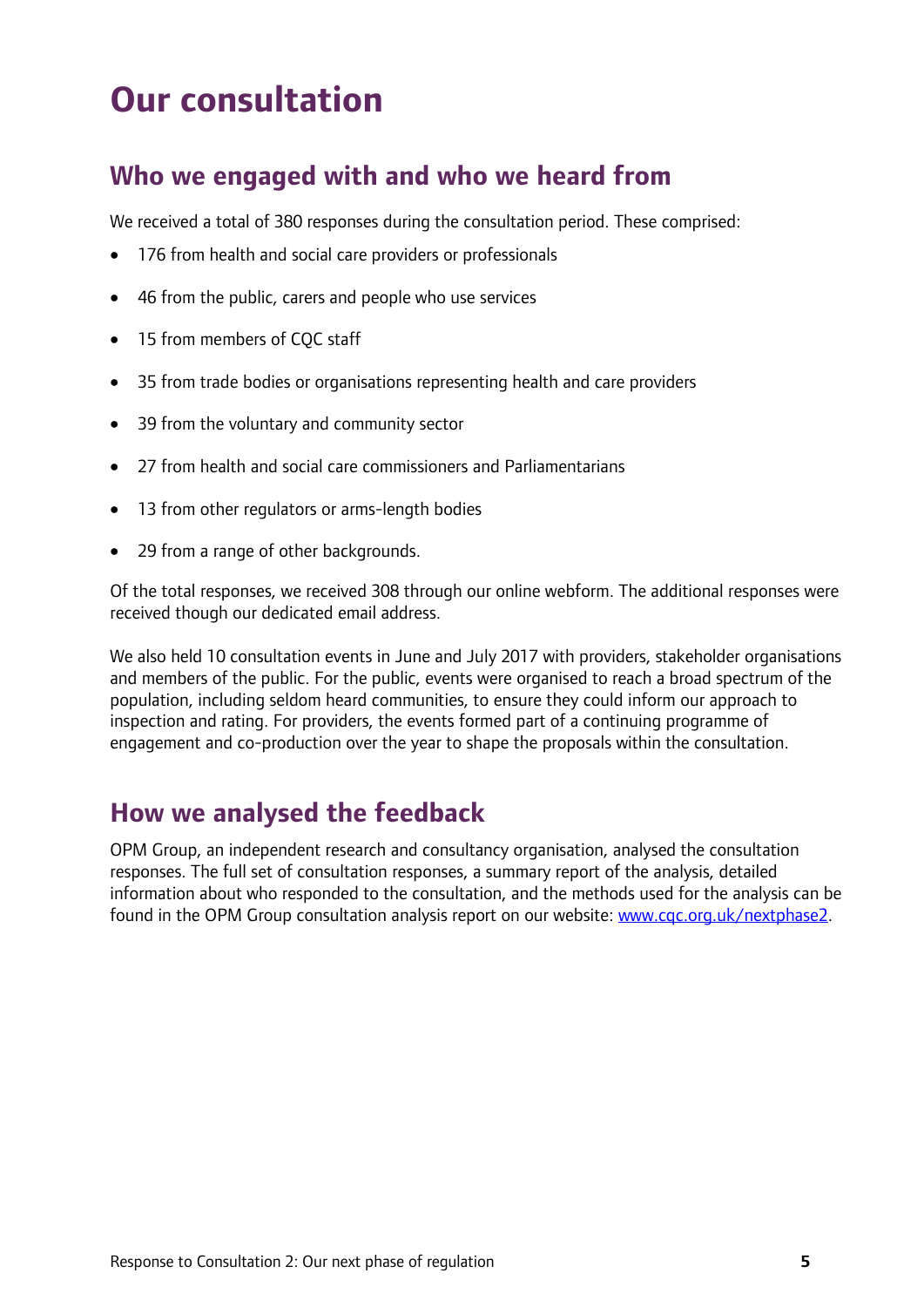# <span id="page-5-0"></span>**PART 1: REGULATING IN A COMPLEX CHANGING LANDSCAPE**

# <span id="page-5-1"></span>**1.1 Clarifying how we define providers and improving the structure of registration**

This section covers our response to feedback on how we will make changes to:

- the scope of registration
- the structure of registration.

## **The scope of registration**

#### **Consultation questions**

**1a. What are your views on our proposal that the register should include all those with accountability for care as well as those that directly deliver services?**

**1b. What are your views on our proposed criteria for identifying organisations that have accountability for care?**

*"Organisations and individuals that own a service or services that deliver care are likely to have an important influence on the way those services operate and can set the tone and ethos."* 

Voluntary or community sector representative

*"The sheer diversity and complexity of ownership models do not fit into the structure proposed. The structure might work for a textbook organisation but most large care and support providers have grown through acquisition, so their structures and governance arrangements are far more complex than we believe has been anticipated."*  Provider trade body or membership organisation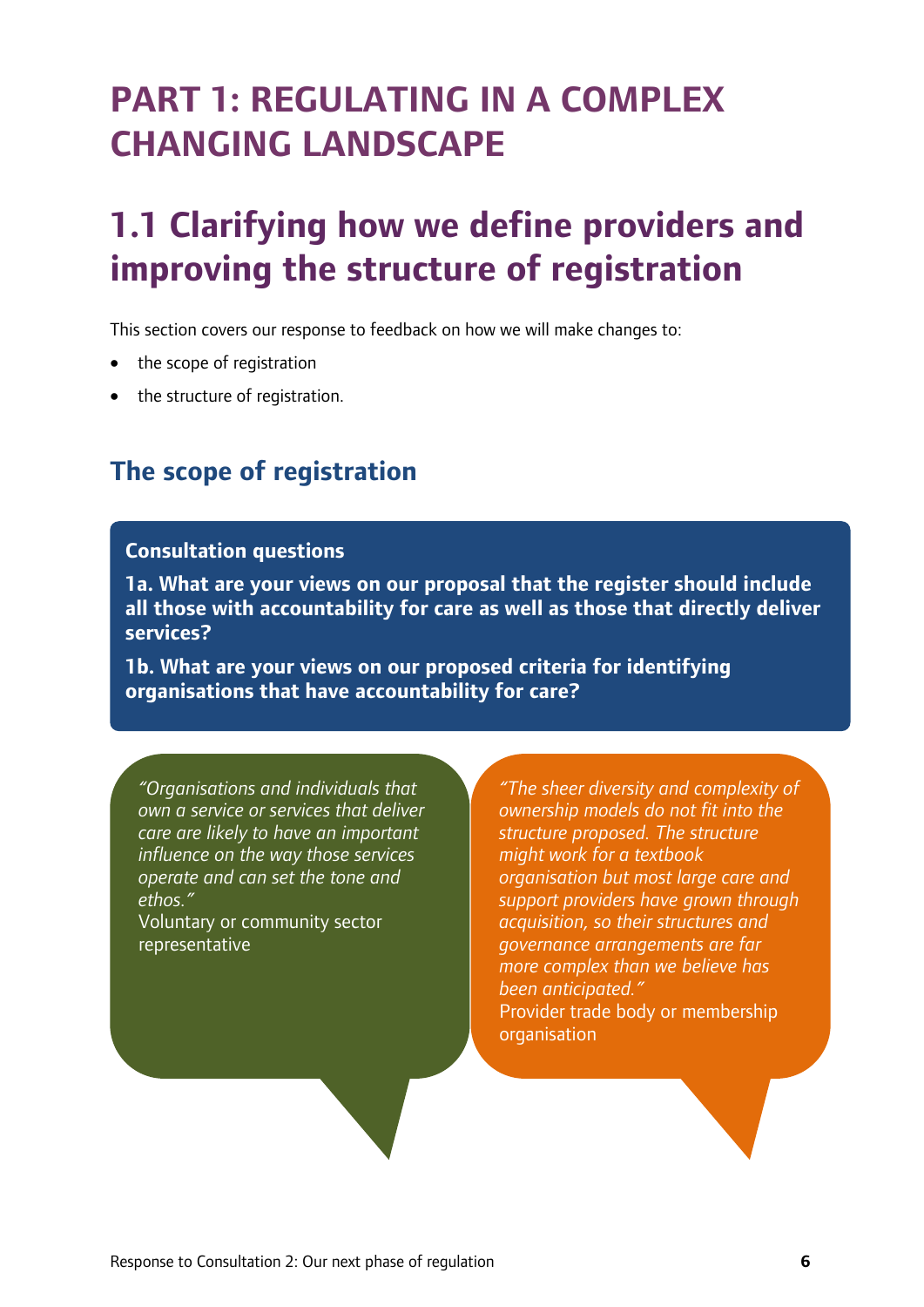## **What you said**

#### **Registering all accountable organisations**

The majority of respondents, including members of the public, providers and community sector representatives, supported our proposals to register all organisations with accountability for care. They believed that organisations that currently sit above CQC-registered providers have an impact on the quality of care delivered and expressed concern that they are not held to account under the current regulatory system. Several respondents believed the proposal to register all accountable organisations will provide a greater level of transparency among the entities that are responsible for care. Some respondents felt the proposals will help ensure consistency in regulation across a group, by making structures responsible for regulated activities more visible and by keeping a record of when providers make changes.

Some respondents were unsure how much benefit there will be from including more organisations on the register and did not feel we have explained how this will benefit people who use services clearly enough. Several were concerned about the burden this may place on organisations, describing the plans as "overly bureaucratic" and the creation of more "red tape". A few respondents mentioned the resources that will be required for CQC to deliver the proposals and question our capability to monitor all those accountable for care as well as delivering the core function of inspecting services. Others were worried that more stringent rules on accountability may stifle innovation, or that maintaining services' regulatory history from a previous provider could discourage organisations from taking over struggling services to improve them.

#### **Criteria for identifying organisations**

Most respondents expressed broad support for all the proposed criteria, based on the reasons discussed above, such as greater transparency and accountability. However, a few disagreed with the criteria, for example suggesting that including so many large groups would result in a reduced level of individual accountability for care.

Some respondents were concerned that the criteria did not go far enough, particularly in not being able to capture organisations based outside England. A few respondents feared this may cause some organisations to move overseas to avoid scrutiny.

Several respondents thought that the criteria would have the unintended consequence of bringing investors and commissioners into regulation. Some respondents thought that the criteria needed to be more specific about the meaning of accountability for care.

Some respondents suggested that we would struggle to deal with the complexity of organisations, and the criteria would be applied differently and result in inconsistent registration.

## **What we will do**

We will further develop and begin to implement these proposals. We will require all entities meeting our revised criteria for defining a provider of regulated activities to be registered with CQC. This requirement will be implemented in a phased way across different types of provider, with the first registrations of this nature in 2018/19. We will publish the schedule for these changes, once detailed impact assessments have been completed. By implementing these changes we will make ownership relationships and links between providers clear to the public on our register. We are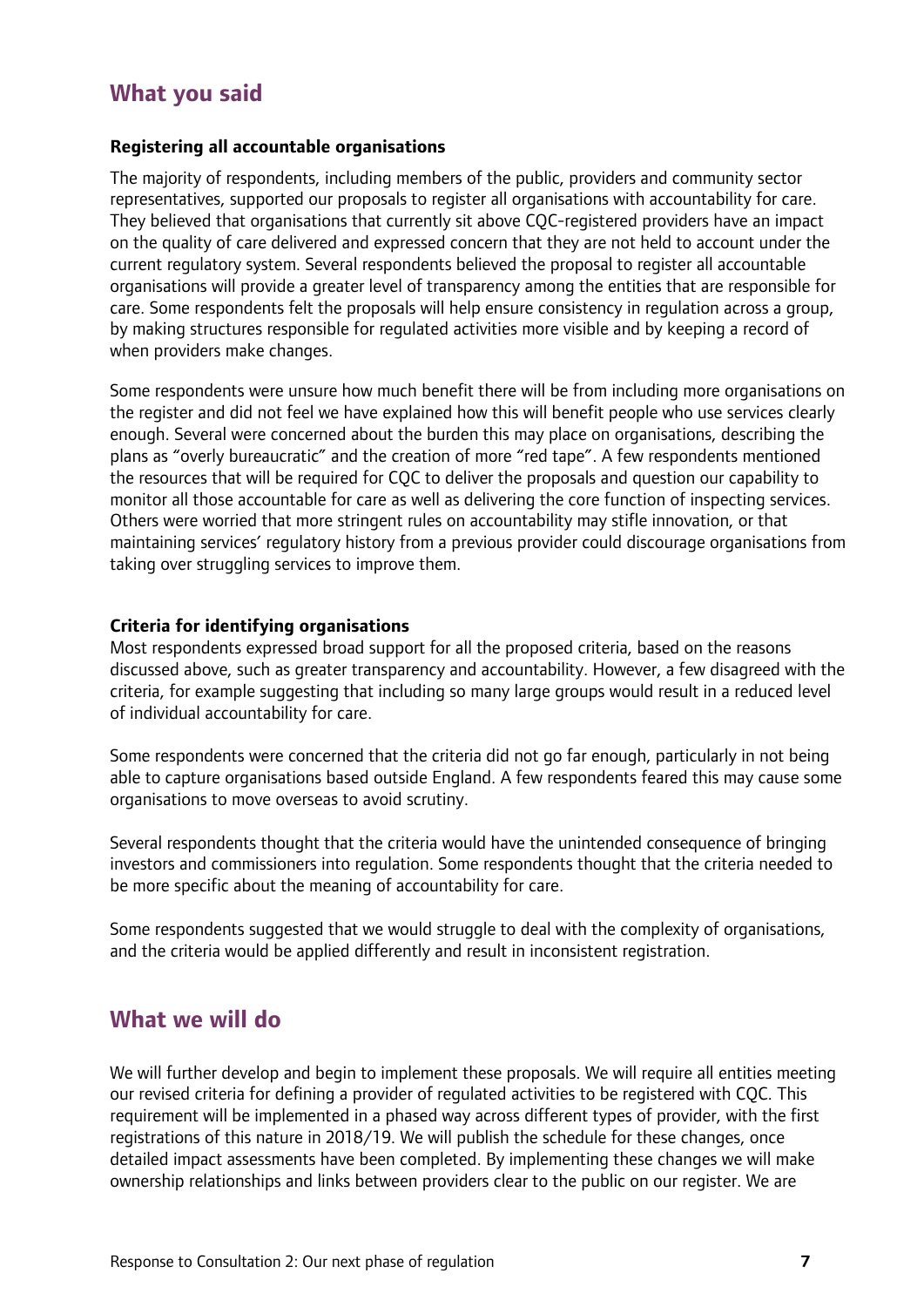committed to ensuring that people receiving care are protected, and that ratings and reports are meaningful to the public. For this reason, we will continue to inspect at location level.

We will carry out an impact assessment to assess the potential resource implications of the proposal. However the expectation is that extra resources will not be needed.

We will not register overseas providers as we do not have jurisdiction outside England. We will provide the public with more information about the involvement of overseas entities in their care. We will improve transparency, for example by displaying information on our website about providers with overseas owners that we are unable to register.

#### **Criteria defining a provider of regulated activities**

In implementing our proposals, we will focus on criteria that describe the direction and control of care rather than on financial interests alone. This means that we will clarify our definition of a provider of regulated acitivites so that entities meeting these 'direction and control of care' criteria will need to register with CQC. We will also require providers to inform us of their ultimate economic owner so that this information can be made available to the public.

Among the criteria for defining a provider, we proposed to include the right to make employment decisions. We recognise that the description of an entity that can make employment decisions in relation to board membership may not always be an appropriate means of describing the direction and control of regulated activity. This is because:

- a) Appointing board members is not necessarily an employment decision.
- b) Entities that meet this criterion and no others will not necessarily consider the quality of care in delivering their function. This means that there is a risk that entities with financial influence, but which can't be said to direct and control care, would be brought into the scope of registration.

For the reasons above, we will not be requiring entities that only meet the criteria of appointing board members to register with us.

We will continue to work with providers to develop more detailed criteria and indicators that describe what it means to 'direct and control care' and how this supplements how we currently define the management of day-to-day care delivery in setting out who needs to register. We will publish this in Spring 2018, ahead of our phased implementation of these proposals. The criteria will cover:

- Entities that manage and deliver assurance and auditing systems or processes that assess, monitor and drive improvement in the quality and safety of the delivery of regulated activity, and to which entities delivering that activity are accountable.
- Entities that directly develop and enforce common policies on matters such as staffing levels, clinical policy, governance, health and safety, pay levels and procuring supplies that must be followed by entities providing regulated activity.
- Entities with the right to make employment decisions concerning:
	- people who work, or who are seeking to work, in support of the delivery of regulated activity
	- people who run, or who seek to run, individual care settings that deliver regulated activity.

We will complete full impact assessments and work with providers to develop our registration and assessment process for providers that have not needed to register before, to ensure that this is proportionate, transparent and minimises duplication.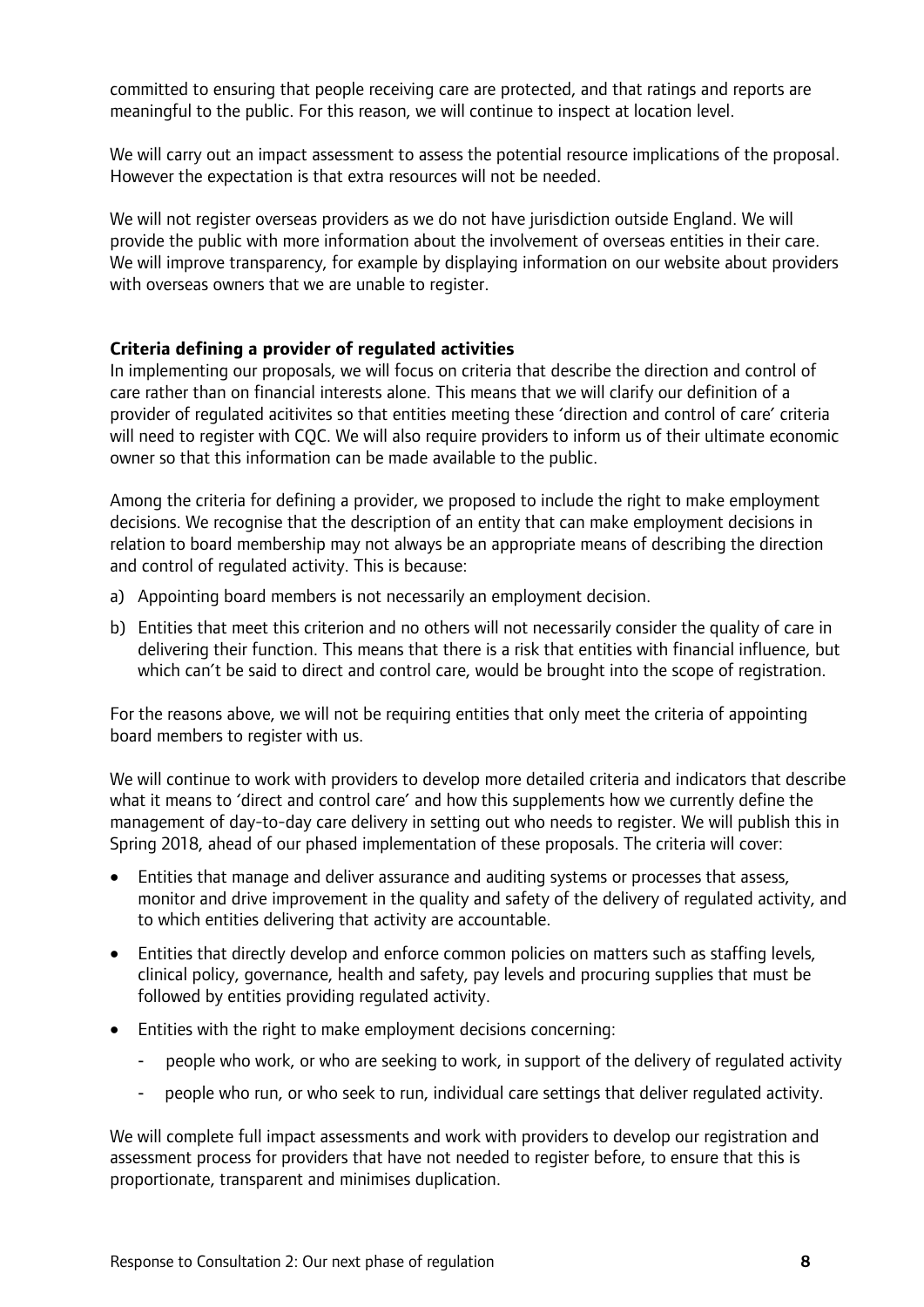We will develop an approach that ensures that the regulatory history of a service (ratings, enforcement action and inspection reports) are still visible when its ownership changes. This will ensure that providers continue to make improvements where they are needed, and that the history is maintained when providers are performing well. We will ensure that this approach is transparent and proportionate, so that providers are not discouraged from taking over poorly performing services in order to improve them.

Registration changes will be aligned with our work on provider-level assessment (section 1.3), which will describe our approach to assessing providers newly required to register as a result of these changes.

## **The structure of registration**

#### **Consultation question**

**2. We have suggested that our register show more detailed descriptions of services and the information we collect. What specific information about providers should be displayed on our register?**

*"We agree that CQC's register of services should include more detailed descriptions of services and we believe the provider Statement of Purpose is a good existing resource to support this."* Voluntary or community sector representative

*"We would wish to register a concern over any likelihood of the changes having an impact on fees payable to CQC. We would not be supportive of any unintended increase in our fees."*  Provider trade body or membership organisation

## **What you said**

There was a broad level of support for providing more detailed and clear information on the register to make it easier for people to be informed about services. Many respondents agreed with the suggestions for information outlined in the consultation document. There were also many suggestions on what the register should include, such as:

- the name of the provider or the ownership details of the company on the register.
- who the service is for, and where it is
- the level of training and specific skills that staff have to care for people, for example if they have specialist skills in supporting people with dementia.
- feedback from people using services.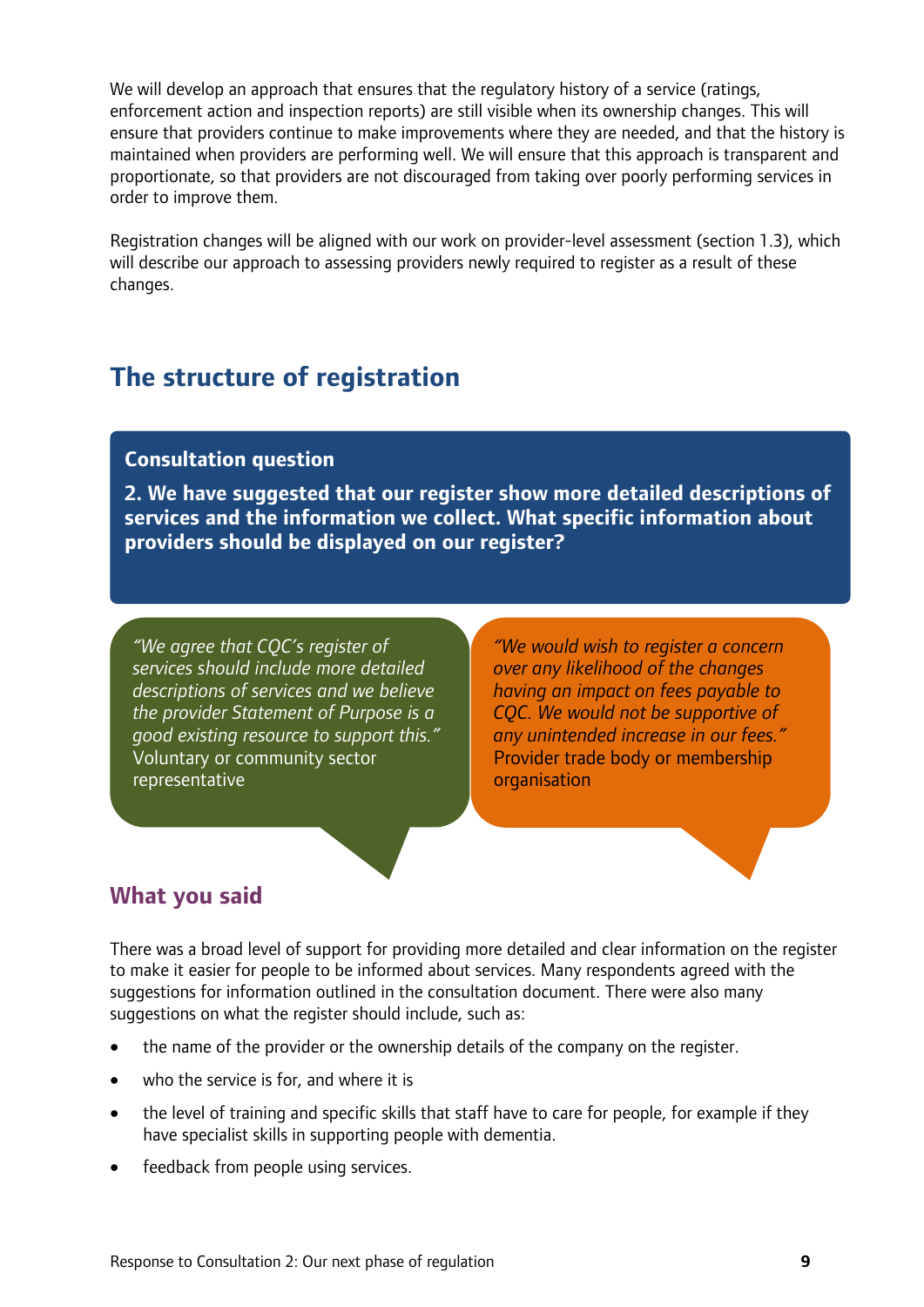Several respondents were concerned about the increased burden this could place on providers who will be required to provide this information to COC. They also highlighted the potential resource required for CQC to keep this information up-to-date and how this may impact on fees, and suggested that a streamlined approach should be adopted.

## **What we will do**

We will implement these proposals in a phased way through provider information collections and as providers make changes to their registration. The information will describe the provider and the services it provides. Providers will need to inform us when these details change. In some instances, depending on the individual registration with CQC, they will need to apply to us and have the change agreed before changing their service provision. The scenarios in which applications are required will be tailored to the type of service being provided, and will be proportionate to the impact of the change on people receiving care. For example, a care home will always need to apply to us before moving to a new address, whereas a service providing care in people's own homes will only need to inform us of an address change.

We are investing in improved systems to make this process simple and streamlined. We currently require providers to share information with us in advance of each inspection. Some of this is information that rarely changes, and can result in duplication for providers. In implementing this new approach, we will use a digital system that presents information we hold back to providers and requires them to take action only if the information changes. We are testing this digital system and will begin collecting this information from some providers in late 2017.

We agree that information about staffing, skills and feedback is important but do not believe that this should be included on the register. If this information was included, then providers would have to notify or apply to us to make changes. This would increase workload for providers and could result in increased fees. To provide the public with transparent and detailed information, we will work with providers to develop the existing Statement of Purpose. This is a document that providers are required to keep up-to-date with CQC, setting out information about the provider, such that it is accessible and meaningful to the public. We will publish this information routinely on our website. More information about the existing Statement of Purpose arrangements, and the relevant regulation is [available on our website.](http://www.cqc.org.uk/sites/default/files/20160203_100456_v3_00_Guidance_for_providers_Statement_of_Purpose_FINAL_for_publication.pdf) We will continue to ensure that inspection reports and ratings are available on our website, and providers will continue to be required to display their ratings. We are also exploring how we might publish other existing information on our website alongside our inspection reports.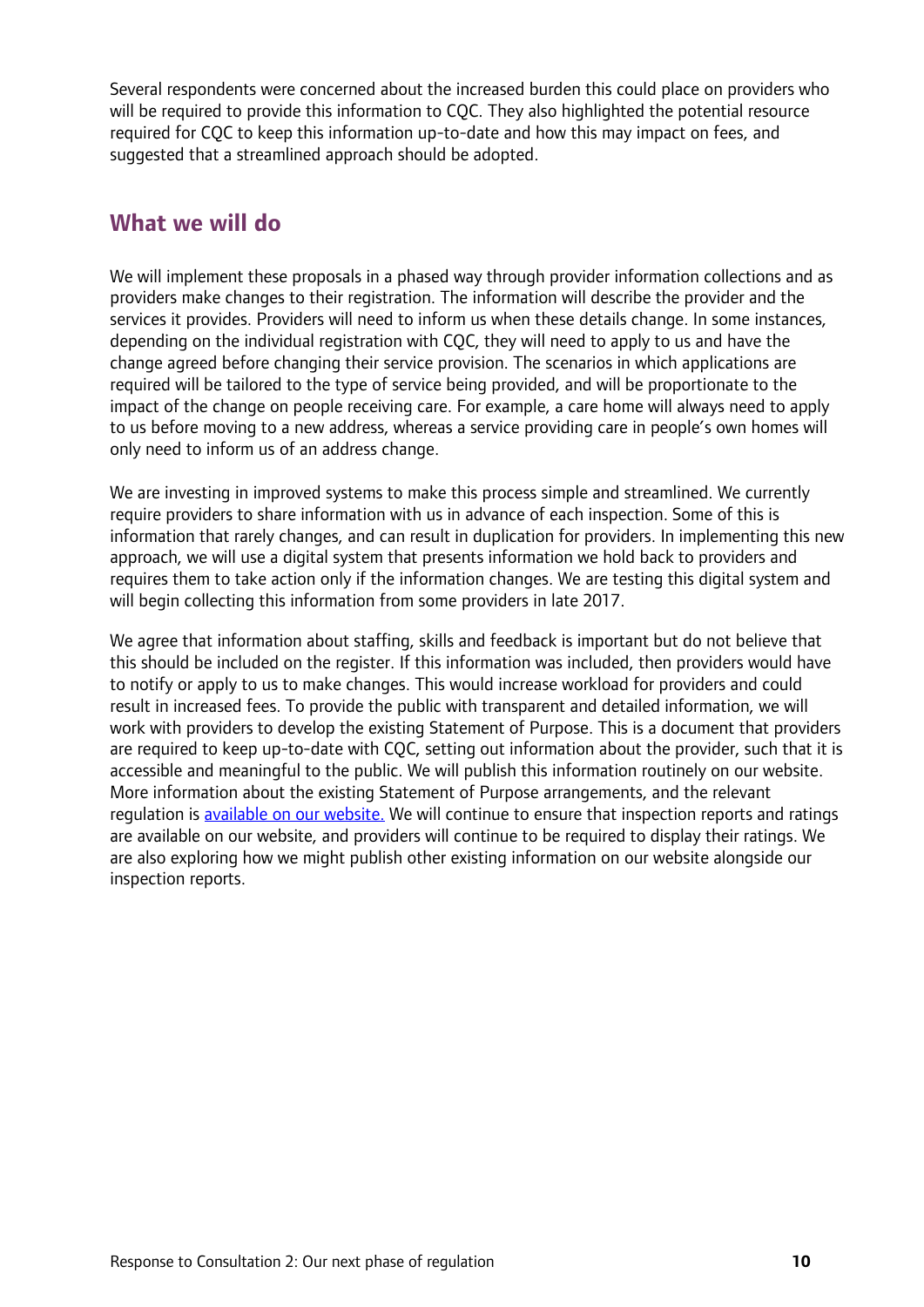## <span id="page-10-0"></span>**1.2 Monitoring and inspecting new and complex providers**

#### **Consultation questions**

**3a. Do you agree with our proposals to monitor and inspect complex providers that deliver services across traditional hospital, primary care and adult social care sectors?** 

**3b. Please explain the reasons for your response.**

*"As we move to localities and hubs, we need to work together to develop fair and appropriate inspection methods tracking a patient journey. For example, long-term conditions, or outof-hours access to primary care."*  Arm's length body or other regulator

*"Some of the emerging care models are complex with varying levels of integration and governance, therefore the approach must be flexible enough to be readily applied to the variety of models whilst retaining common standards and without being overly complicated."*  Provider trade body or membership

organisation

## **What you said**

Eighty-three per cent of respondents agreed with our proposals to monitor and inspect complex providers; 6% disagreed.

The most common reason that respondents gave for supporting the proposals was the importance of holding all the appropriate levels of an organisation to account, particularly for independent sector providers. Some also supported the greater transparency this will bring, enabling the public to be better informed about the quality of care and leadership within a complex provider and who to contact when things go wrong.

Many respondents said that the coordination of inspections will help to reduce the regulatory burden for providers and make it easier for comparisons to be made across services and providers. They also pointed out that, since the landscape of health and care provision is changing, it is right that CQC adapts its approach to ensure these changes are implemented appropriately. Several agreed with our proposals to test the new approach to regulating complex providers, recognising the complexity of new models of care that are still evolving.

Several respondents countered this by saying that we should avoid making our regulatory systems more complex, despite the growing complexity of the provider market, and that monitoring and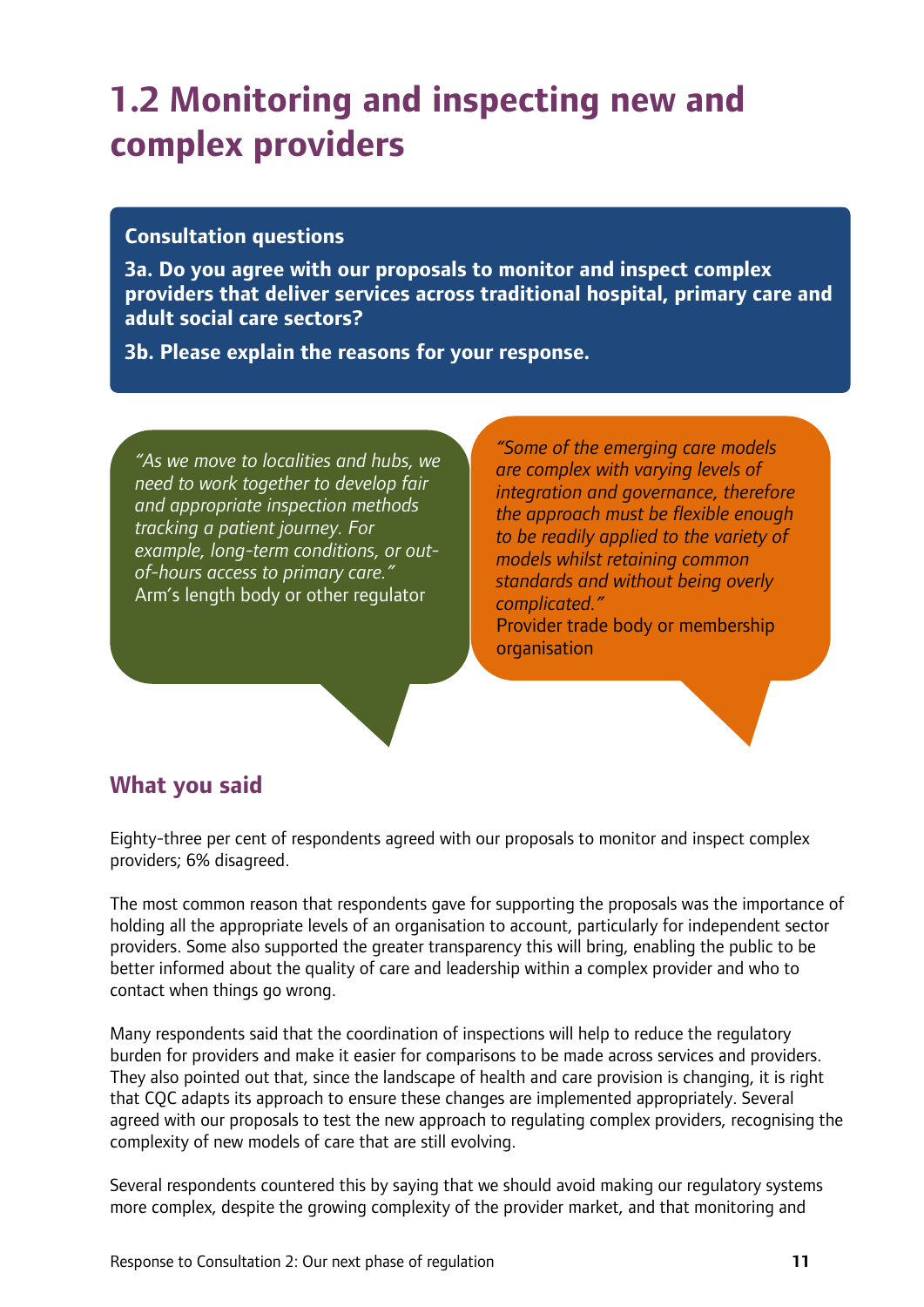inspection should be simple, clear and equitable. Other respondents expressed concerns that a focus on generalist inspections may not provide the information that the public would find most valuable when selecting a service.

### **What we will do**

We have taken on board feedback about where we could further develop some of our proposals and we will make sure that the process for monitoring and inspecting complex providers is clear. For example, we will ensure that the unit of inspection remains easily identifiable to members of the public. Coordinated monitoring of complex providers will help us to identify any changes in quality and to respond appropriately through a proportionate and targeted inspection approach.

As the landscape of care changes and becomes more integrated, it will also be important that inspection processes and procedures are proactive in reflecting this.

We will begin to implement the consultation proposals. This means that we will:

- Identify a single CQC relationship-holder for each complex provider, who will work alongside named leads for each type of service to coordinate our regulatory activity.
- Align the way we collect information from providers and combine our monitoring information to inform a single regulatory plan.
- Coordinate our inspection activity within a defined period, except for any focused inspections in response to concerns about quality in individual services.
- Assess leadership and governance across all services when we assess the well-led key question in NHS trusts, and in any future provider-level assessments in other sectors.
- Test this approach, including with a small number of accountable care organisations and systems.

We will continue to engage with providers developing new models to learn about their work and consider implications for each part of our operating model, in line with our principles for [regulating](http://www.cqc.org.uk/sites/default/files/20170612_next%20phase%20consultation%201%20response_final.pdf)  [new models of care](http://www.cqc.org.uk/sites/default/files/20170612_next%20phase%20consultation%201%20response_final.pdf) published in August 2017. We will also work with NHS Improvement and NHS England to develop an aligned approach to oversight of accountable care organisations and accountable care systems.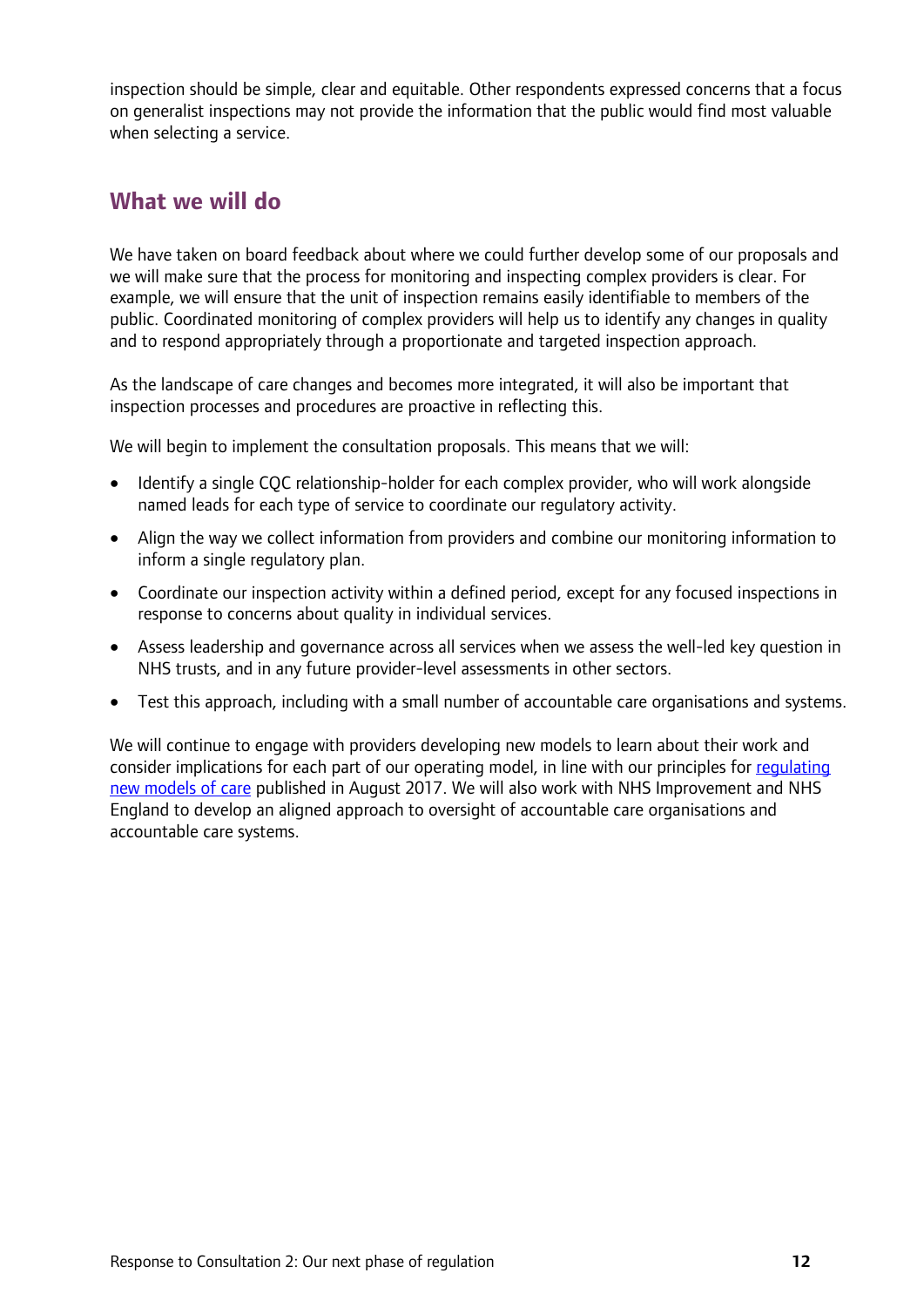## <span id="page-12-0"></span>**1.3 Provider-level assessment and rating**

#### **Consultation questions**

**4a. Do you agree that a provider-level assessment in all sectors will encourage improvement and accountability in the quality and safety of care?**

**4b. What factors should we consider when developing and testing an assessment at this level?**

*"Whilst we see this as being a positive move forward in terms of governance and the 'well-led' category we don't believe a provider level assessment would be capable of incorporating the other principles of 'caring, responsive, effective and safe."*  Provider trade body or membership organisation

*"Whilst we agree with the overall aims and objectives, for example more accountability for parent companies, CQC must continue to place a premium on easy-to-compare, easy-tounderstand ratings for individual services."* Voluntary or community sector

representative

## **What you said**

Seventy-two per cent of respondents agreed that a provider-level assessment in all sectors will encourage improvement and accountability in the quality of safety and care; 10% disagreed.

Those who supported it called for a consistent and proportionate approach to assessment across different sectors and stated that increased accountability and transparency will encourage systemic issues to be addressed and the quality of care to be improved.

Of the options proposed, a single well-led assessment framework, based on the existing healthcare framework, received the most supportive comments because it is considered to be clear, simple and practical. However, a few respondents were concerned about the well-led key question having primacy over the other four (safe, effective, caring and responsive).

Many respondents expressed concerns about the accuracy of aggregated ratings, fearing that inadequate services could be masked by overall better care across a group or, conversely, that high performing services would be unfairly penalised if other parts of the group are rated as requiring improvement.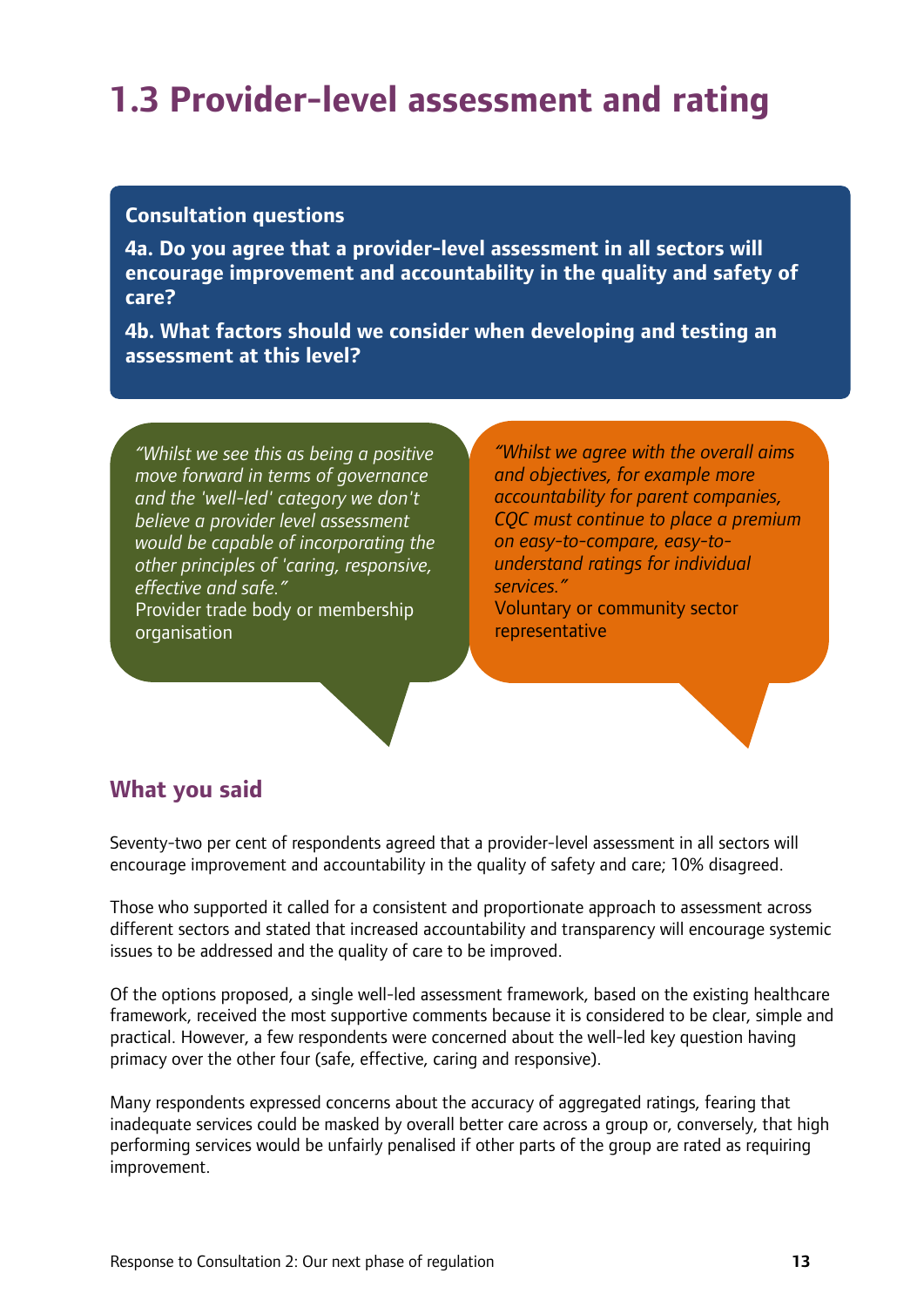Respondents also felt that the proposals are at an early stage, and that further consultation and testing will be required with providers, members of the public and other stakeholders before a final approach is established.

### **What we will do**

We will proceed by developing a methodology and testing this with a small number of providers across all sectors from January 2018. This will include where we find issues at location-level and believe that we can more effectively encourage improvement by intervening at a higher level. This level of assessment may become a standard part of our approach if it is shown to be effective in encouraging improvement, reducing duplication, and supporting greater consistency.

We will now develop and test our approach to provider-level assessment, taking into account the feedback received. Our work will take into account the following principles:

- There should be a consistent approach taken to these assessments.
- Any assessment will include a focus on accountability and leadership demonstrated at provider level.
- Organisations that take over services that are failing should not be penalised.
- It should not result in duplicating inspection at provider level and the existing location level.

The feedback received about ratings, and in particular whether or not to aggregate service level ratings, will be a key consideration as we develop this work.

We will develop and test COC's approach through co-production, working with providers, people who use services, patients and commissioners in adult social care, primary care and community health services, and independent health care over the coming year.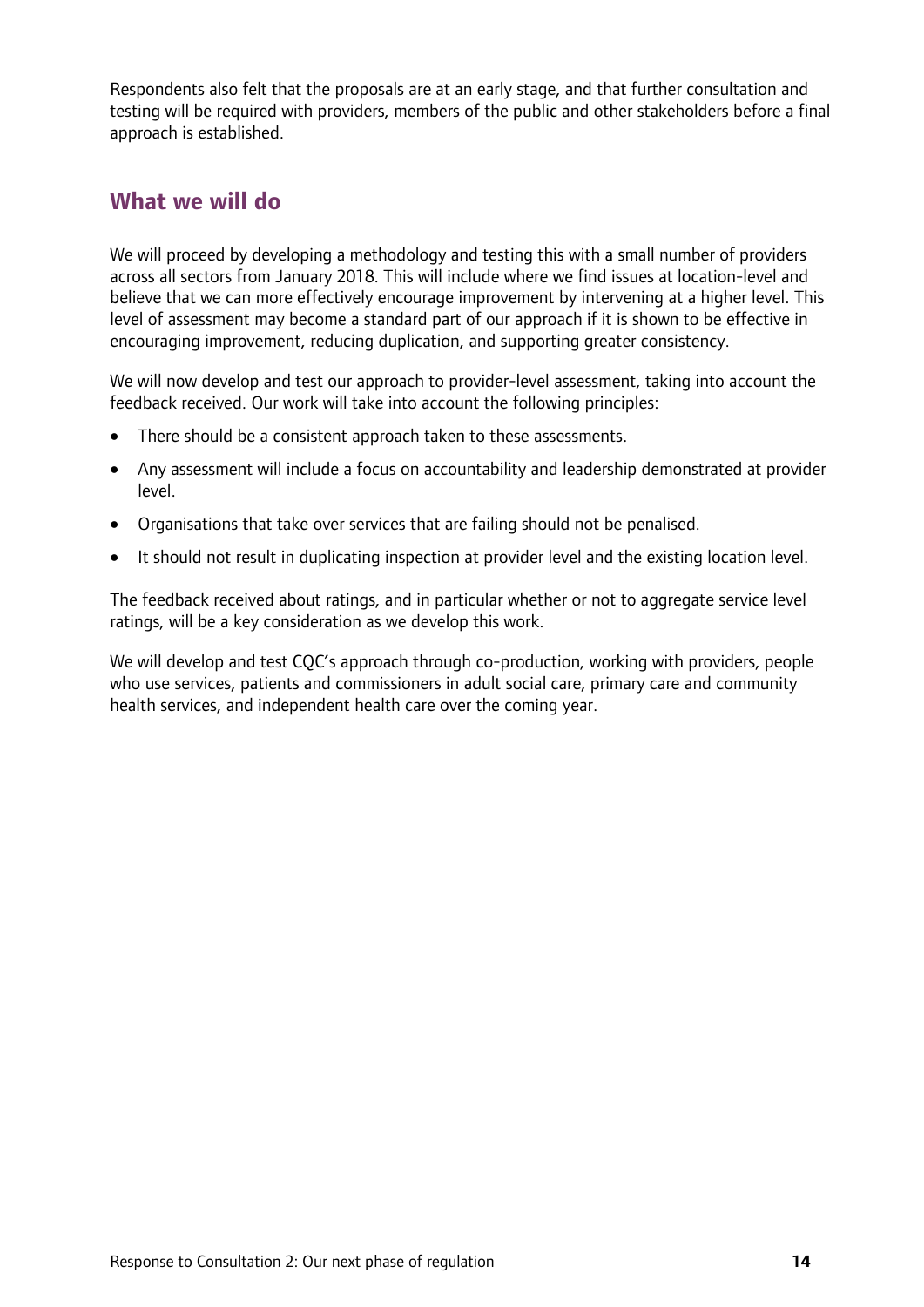# <span id="page-14-0"></span>**1.4 Encouraging improvements in the quality of care in a place**

#### **Consultation questions**

**5a. Do you think our proposals will help to encourage improvement in the quality of care across a local area?**

**5b. How could we regulate the quality of care services in a place more effectively?**

*"We would welcome the proposal to develop a framework focusing on leadership, governance and collaboration between providers and commissioners in addition to the current focus on providers."*  Parliamentarian / councillor

*"Whilst agreeing in principle, this will introduce more cost into the system as a whole which will inevitably need to be balanced by cost savings elsewhere."*  Provider / professional, independent healthcare

## **What you said**

Sixty-eight per cent of respondents agreed that CQC's proposals will help to encourage improvement in the quality of care across a local area, and 9% disagreed. Among those who agreed, several felt this would ensure a greater focus on the overall experience of people using care and help to identify and address system-wide issues, including those between primary care and other sectors. They thought it would also encourage greater cooperation between providers and drive local improvements in the quality of care.

However, some respondents were concerned about the proposed approach increasing cost and bureaucracy. Others commented that the proposal to encourage improvements in the quality of care in a place would represent a move away from regulation towards 'care co-ordination' or acting as 'a conduit for information'.

Several respondents made suggestions including:

- increasing information sharing across local and national bodies
- seeking feedback on the quality of care across a local area, including focusing on people's care pathways and experiences across systems
- examining the particular demographics of an area to work out people's needs
- recognising and reflecting providers' experience of commissioning.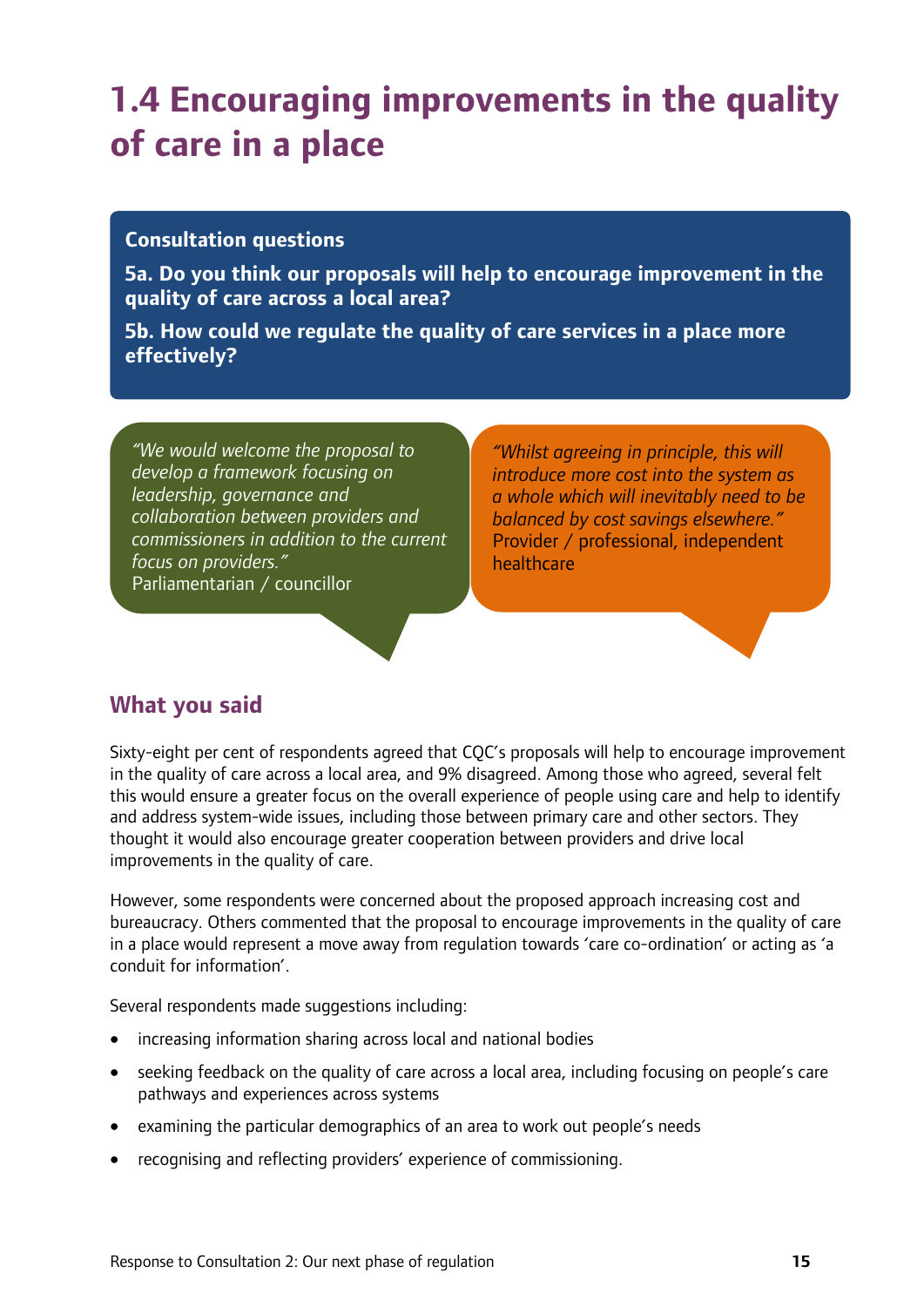## **What we will do**

The feedback from our consultation told us that respondents generally agreed that our proposals will help to encourage improvement in the quality of care across a local area.

Our approach will recognise the importance and value of the wider health and social care setting. We will review the language we have used to ensure it is clear and easy to understand. We will inform our approach with learning from the 20 system reviews we are undertaking this year to understand how people's experiences and outcomes are affected by the way that care services work together.

We will proceed with our approach to strengthen our assessment of how well providers work with others to share information and coordinate care during individual provider inspections, and when undertaking wider system reviews. This includes exploring how the system works as a whole to assure and improve the quality of care and improving our understanding of how people's experiences are affected by the way services work together.

We will also use our insight about the quality of care in a place to help us understand the context in which providers are working. This includes the extent to which the quality of care within a provider is influenced by factors that are outside their direct control. This will allow us to make use of insight to highlight wider issues affecting health and social care.

To achieve this we will:

- Build our capability to understand people's experiences of care where services are organised by pathways or across organisational boundaries.
- Use our monitoring and inspections of individual providers to assess how well services are working together and to understand the impact on people's experiences.
- Use our independent voice and relationships with national, regional and local partners to share our view of quality across health and social care and to highlight cross-system issues.
- Consider reporting on a system as a whole (when an area works in such an integrated way), for example when accountable care organisations are registered with CQC in the future.
- Continue to work with local providers and commissioners, and national oversight bodies such as NHS England and NHS Improvement, to coordinate how we make best use of our respective powers to overcome barriers to improvement.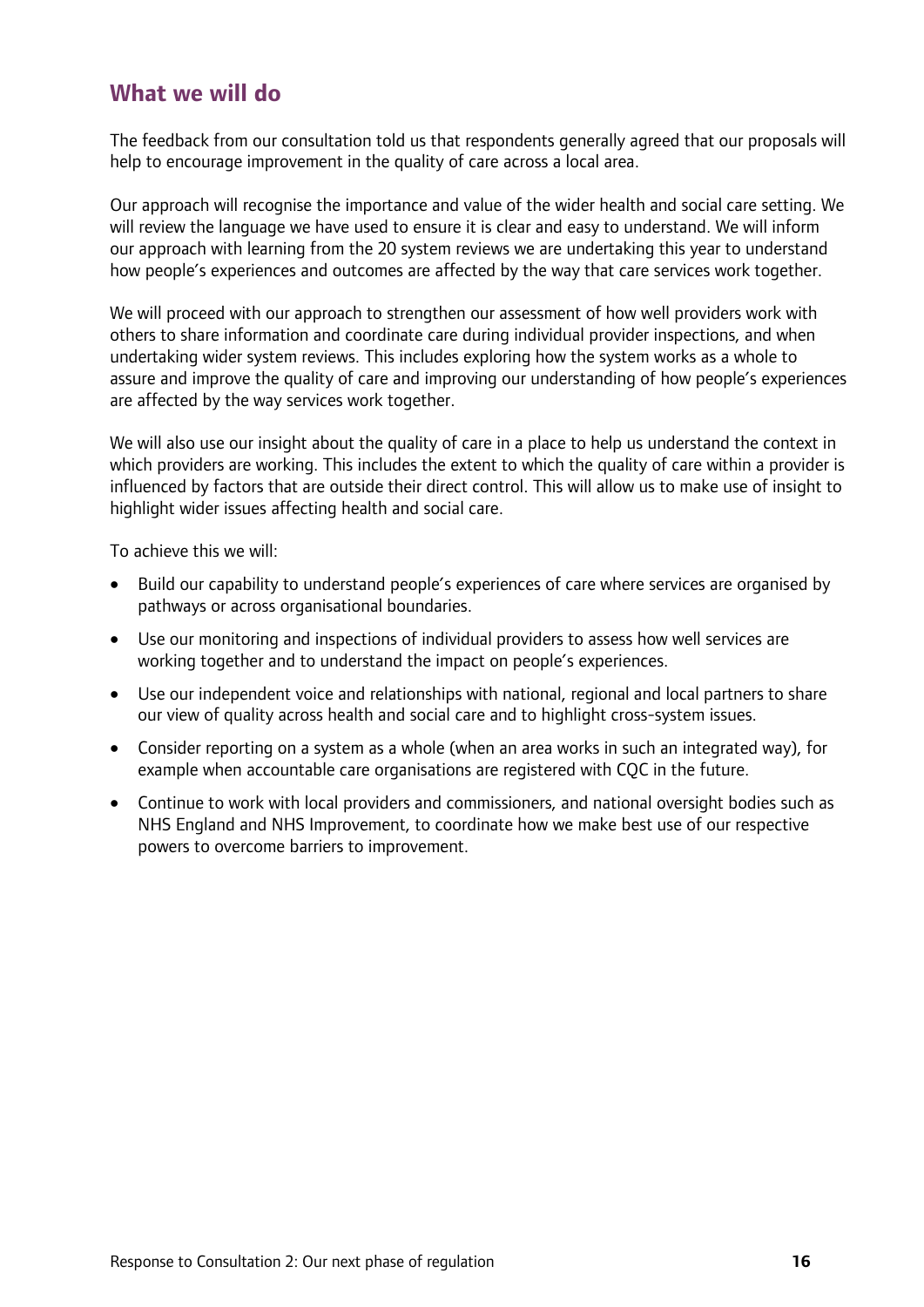# <span id="page-16-0"></span>**PART 2: NEXT PHASE OF REGULATION**

# <span id="page-16-1"></span>**2.1 Primary medical services**

This section covers our response to feedback on how we will:

- monitor general practices
- inspect, report and rate general practices
- regulate independent sector primary care services, NHS 111, GP out-of-hours and urgent care services, primary medical care delivered online, and large scale models of primary care.

We set out the detail of our approach in the updated guidance for primary medical services on our website: [www.cqc.org.uk/providerguidance.](http://www.cqc.org.uk/providerguidance)

## **Monitor general practices**

#### **Consultation questions**

**6a. Do you agree with our proposed approach to monitoring quality in GP practices?**

**6b. Please give reasons for your response.**

*"For many, a GP is someone's key point of contact and we would therefore support CQC's proposal to promote ongoing rather than periodical monitoring, as this has the potential to empower providers to more regularly review the care they provide and make ongoing improvements."*  Voluntary or community sector representative

*"It is unclear how many questions will be asked of practices and the amount of information needed to support a response. As such it is difficult to assess the extent of the burden that practices will undoubtedly have to confront when making such declarations."*  Provider trade body or membership organisation

## **What you said**

The majority of respondents (60%) agreed with CQC's proposed approach to monitoring quality in GP practices. Twenty-four per cent disagreed with the proposed approach. The majority of responses came from healthcare providers or professionals, where 44% agreed or strongly agreed with the proposals. The remainder of respondents, which included members of the public, commissioners, and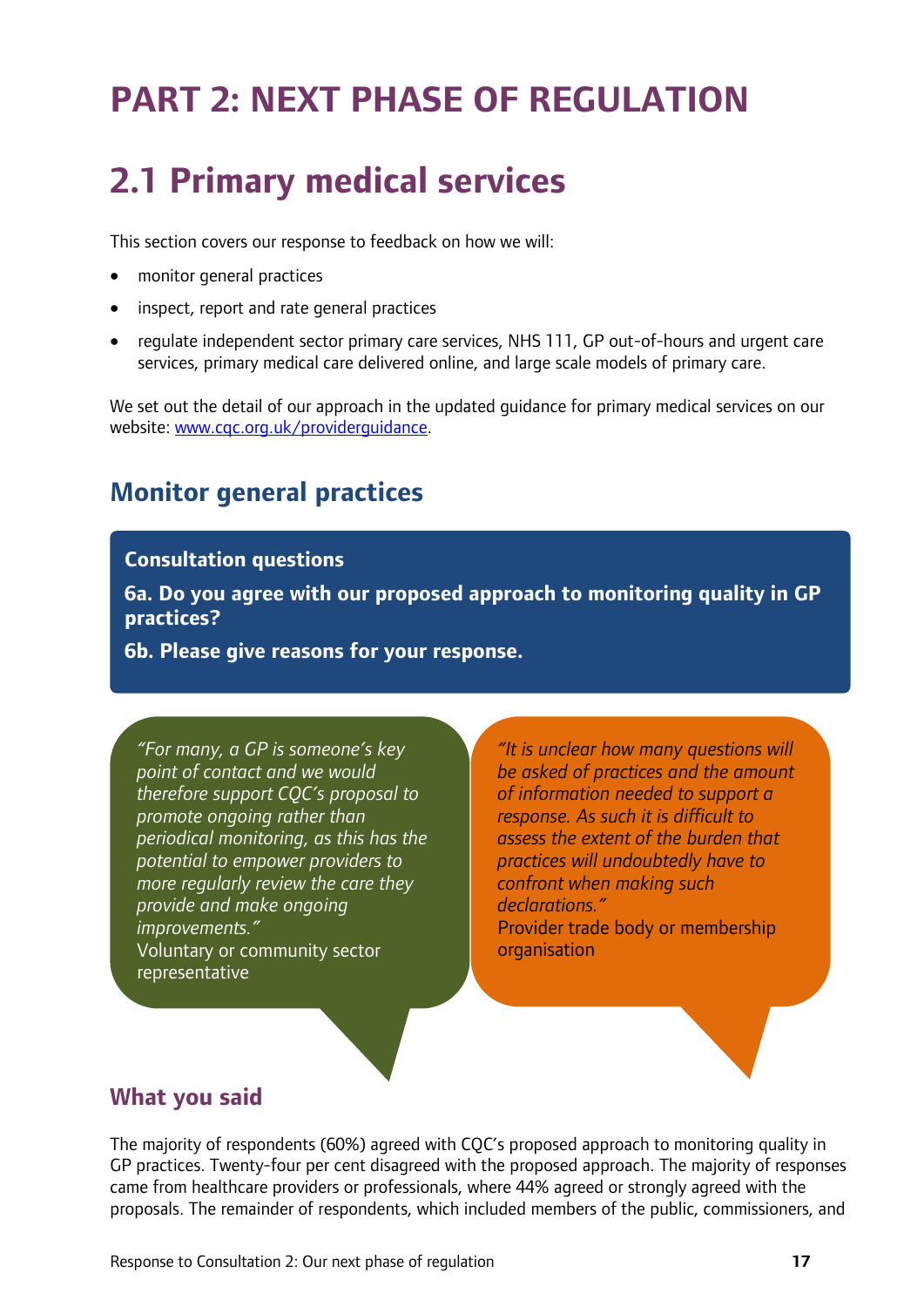respondents from voluntary organisations and carers, were more supportive, with 73% agreeing to the proposed approach.

Several respondents suggested that the introduction of an annual online information collection could encourage practices to analyse their own performance and help them to highlight areas that require improvement. Others felt it may "minimise administration" or ensure "reduced duplication".

By contrast, those respondents who expressed concerns said that the proposals would increase the regulatory burden on practices. This is because they felt that the requirements for data submission will increase rather than reduce bureaucracy, and duplicate information that is already collected elsewhere.

## **What we will do**

We have already introduced our new COC Insight model. This uses nationally available data to help our inspectors monitor providers and plan what to inspect. We will use the information as part of the evidence in our inspection reports.

We intend to introduce an online provider information collection in 2018. This will enable providers to share with us any changes to their services. We will continue to use a provider information request as part of pre-inspection planning until the provider information collection is introduced.

In response to the concerns raised we will:

- work with providers and their representatives to develop and test the provider information collection
- work with the General Medical Council and Nursing and Midwifery Council to highlight where the information we request can also be used to support revalidation and appraisal
- work with NHS England to streamline and align our requests (including the Annual Electronic Declaration – eDEC).
- ensure we only request information that is not available from any other source
- carry out an impact assessment before we introduce it.

We will use all of the information we have about a provider to ensure that our monitoring and planning decisions are made clearly, consistently and transparently.

The relationships we have with partners and stakeholders will be increasingly important as we move towards an intelligence-driven model of regulation. We will continue to improve how we share information, reduce duplication and coordinate action where support is needed to improve. We will continue to work with other stakeholders, as members of the Regulation of General Practice Programme Board, to minimise the impact of regulation on general practice workload by streamlining our data collections and identifying opportunities for closer working. Through the Programme Board, we have developed a framework with NHS England and NHS Clinical Commissioners to improve the effectiveness of our joint working with NHS England and clinical commissioning groups. This will be introduced in November 2017. We will continue to work with stakeholders to ensure we are being consistent in the evidence we gather to support judgements about quality.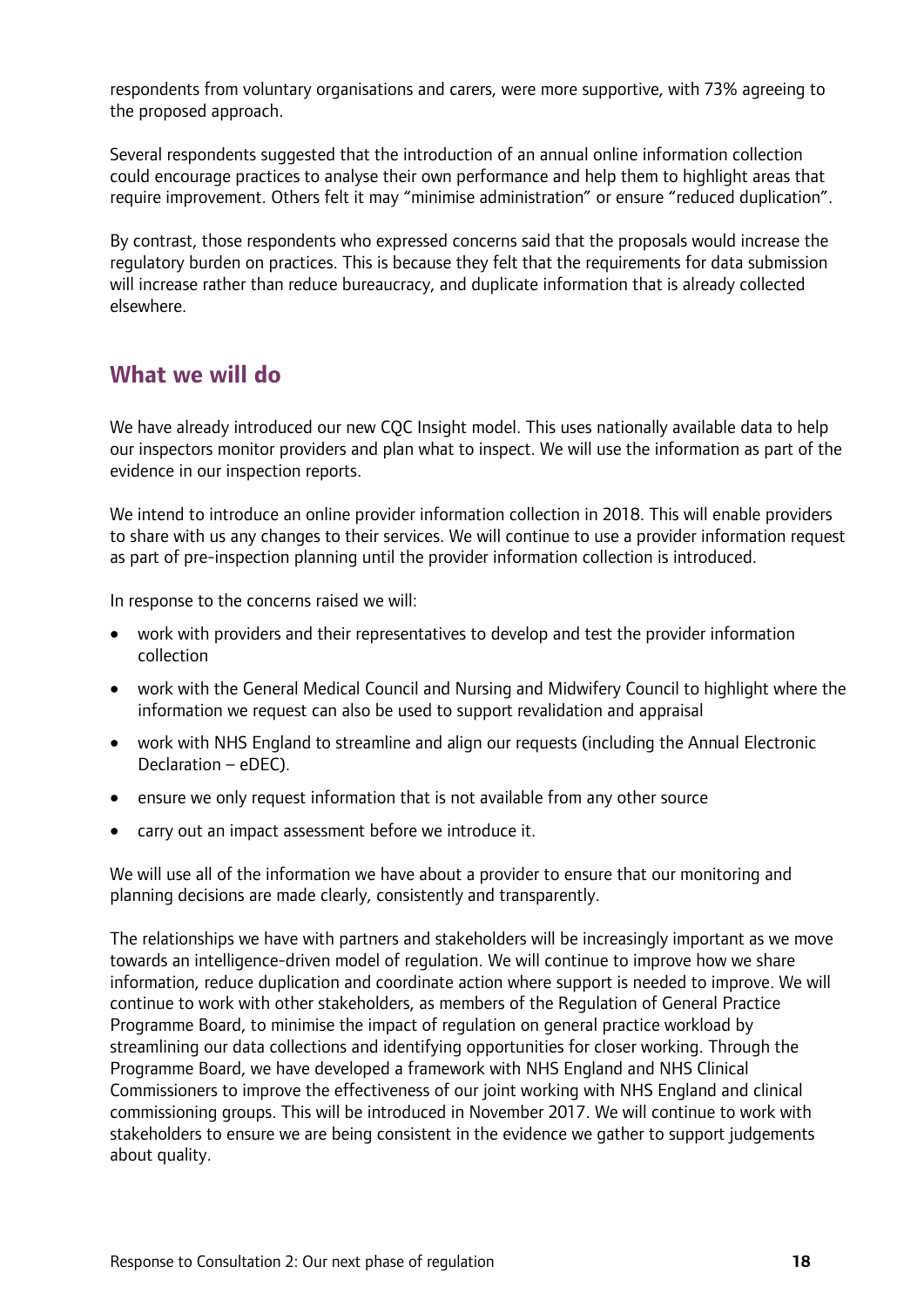## **Inspect, report and rate general practices**

#### **Consultation questions**

**7a. Do you agree with our proposed approach to inspection and reporting in GP practices?**

**7b. Please give reasons for your response.**

**8a. Do you agree with our proposal to rate population groups using only the effective and responsive key questions? (Safe, caring, and well-led would only be rated at practice level.)**

**8b. Please give reasons for your response.**

**9a. Do you agree with our proposal that the majority of our inspections will be focused rather than comprehensive?**

**9b. Please give reasons for your response.**

*"We recognise and accept that the move towards a risk-based approach to inspection will mean that services rated good or outstanding will be inspected less frequently. This seems appropriate given CQC is also looking to introduce a new insight model to alert inspectors to changes in the quality of care."*  Voluntary or community sector representative

*"There are positives in the approach but also concerns that the majority of GP practices locally are rated as good and therefore will have less frequent inspection meaning standards could slip and there is less incentive to aspire to be better. We pick up issues with many practices including those rated as good."* 

Voluntary or community sector representative

#### **What you said**

#### **Our proposed approach to inspection and reporting in GP practices**

Sixty per cent of respondents agreed with our proposed approach to inspection and reporting in GP practices. Twenty per cent disagreed and a similar proportion neither agreed nor disagreed. Members of the public, commissioners and voluntary sector representatives generally expressed more support for the proposed approach than service providers.

Several respondents gave specific comments supporting the introduction of longer periods between inspections for practices rated as good or outstanding. Some respondents suggested that having longer periods between inspections will reduce the burden of regulation on doctors and practices and improve efficiency. However, others were concerned that problems may develop over the course of the extended inspection interval, which would be picked up by an inspection but monitoring may not capture.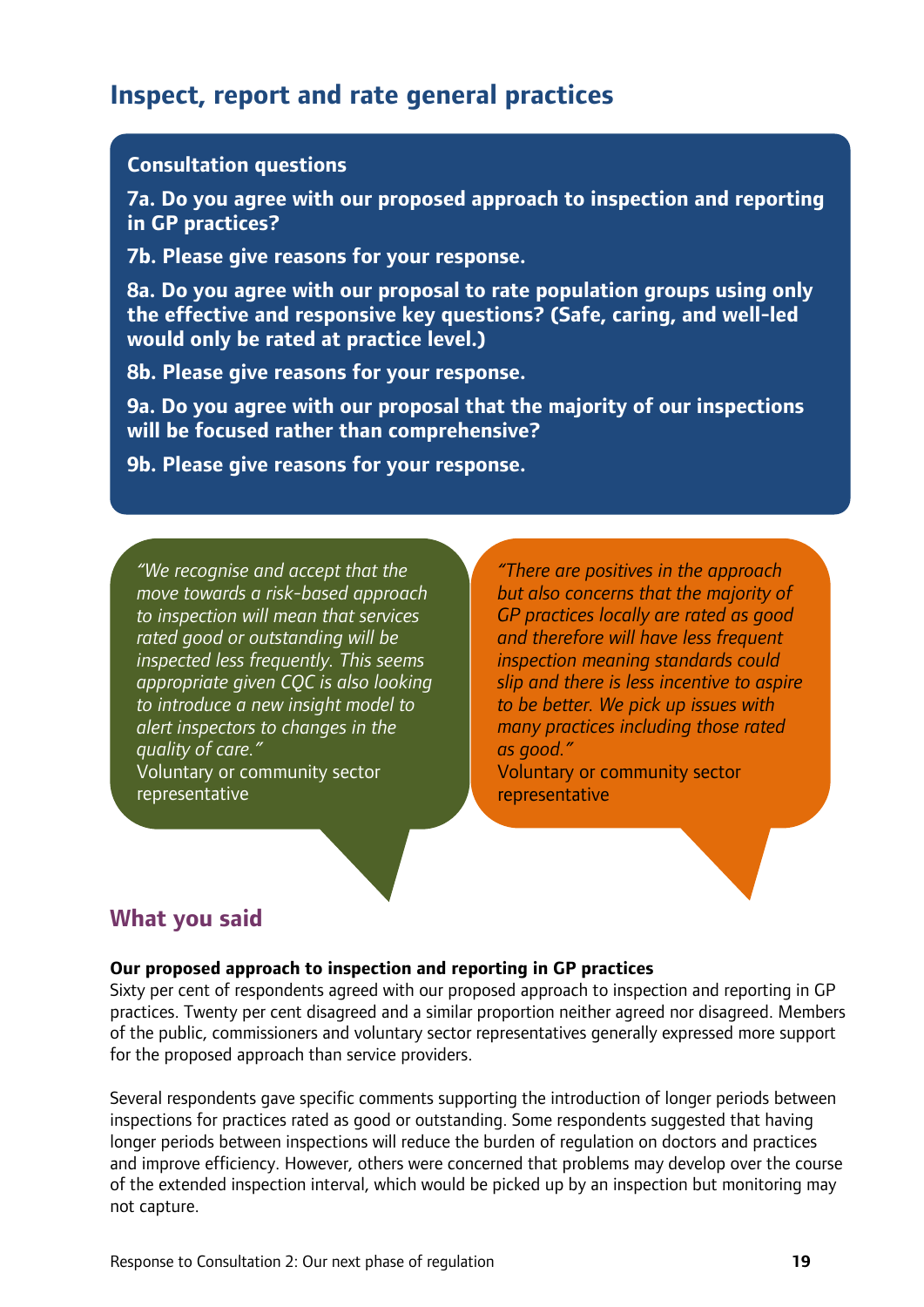Some respondents, all of which were organisational groups including commissioners and voluntary sector groups, supported the use of unannounced inspections. Several respondents specifically agreed with the use of more accessible and concise language in inspection reports, as well as their faster publication.

Some responses, the vast majority from general practice providers, argued that inspections (especially if unannounced) and the associated bureaucracy put pressure on practices.

#### **Focused inspections**

Sixty-three per cent of respondents (including the majority of provider respondents) agreed that the majority of inspections should be focused rather than comprehensive because it would allow inspectors to carry out "a more in-depth review" of new services or areas that require improvement. Some argued that focused inspections would also be less demanding for practices and reduce "unnecessary work".

Fifteen per cent disagreed with the proposal, concerned that issues may be overlooked or opportunities for sharing innovative practice may be lost.

#### **Rating population groups**

Half of respondents agreed with our proposed approach to rating population groups. They said that, as a practice's approach to safe, caring and well-led has been shown to be consistent across population groups, it is appropriate that these elements are assessed at practice level. Several said that this approach is "sensible", "simpler", "clearer", "makes logical sense" and is more patientfocused.

Twenty per cent disagreed and nearly 30% neither agreed nor disagreed. The majority of respondents who expressed concerns about the proposed rating for population groups are general practitioners or respondents from healthcare organisations. Many of these commented that omitting caring, well-led and safe would lead to an inaccurate overall rating, and could result in missing certain issues during inspections. A few respondents suggested alternative population groups, including people with a learning disability, carers, and those requiring end of life care.

### **What we will do**

As indicated in the General Practice Forward View, in November 2017 we will introduce an inspection interval of up to five years for providers rated as good or outstanding. We will inspect a proportion of these providers every year in order for them all to be inspected within the period. We believe this creates a balance between reducing the impact of regulation and the public desire for regular inspection.

We will continue to inspect providers rated as inadequate within six months and those rated as requires improvement within 12 months. For these providers our inspections will be comprehensive, looking at all five key questions and all six population groups.

From April 2018, most of our inspections of providers rated good or outstanding will be focused rather than comprehensive. The focus will be determined by what we know about each service – including data, information from the provider and other stakeholders, and the findings from our previous inspections. All of these focused inspections will include looking at the well-led key question. These changes are part of our commitment to use information from the public and providers more effectively to target resources where the risk to the quality of care is greatest and to check where quality is improving. Looking at areas of potential improvement will give practices the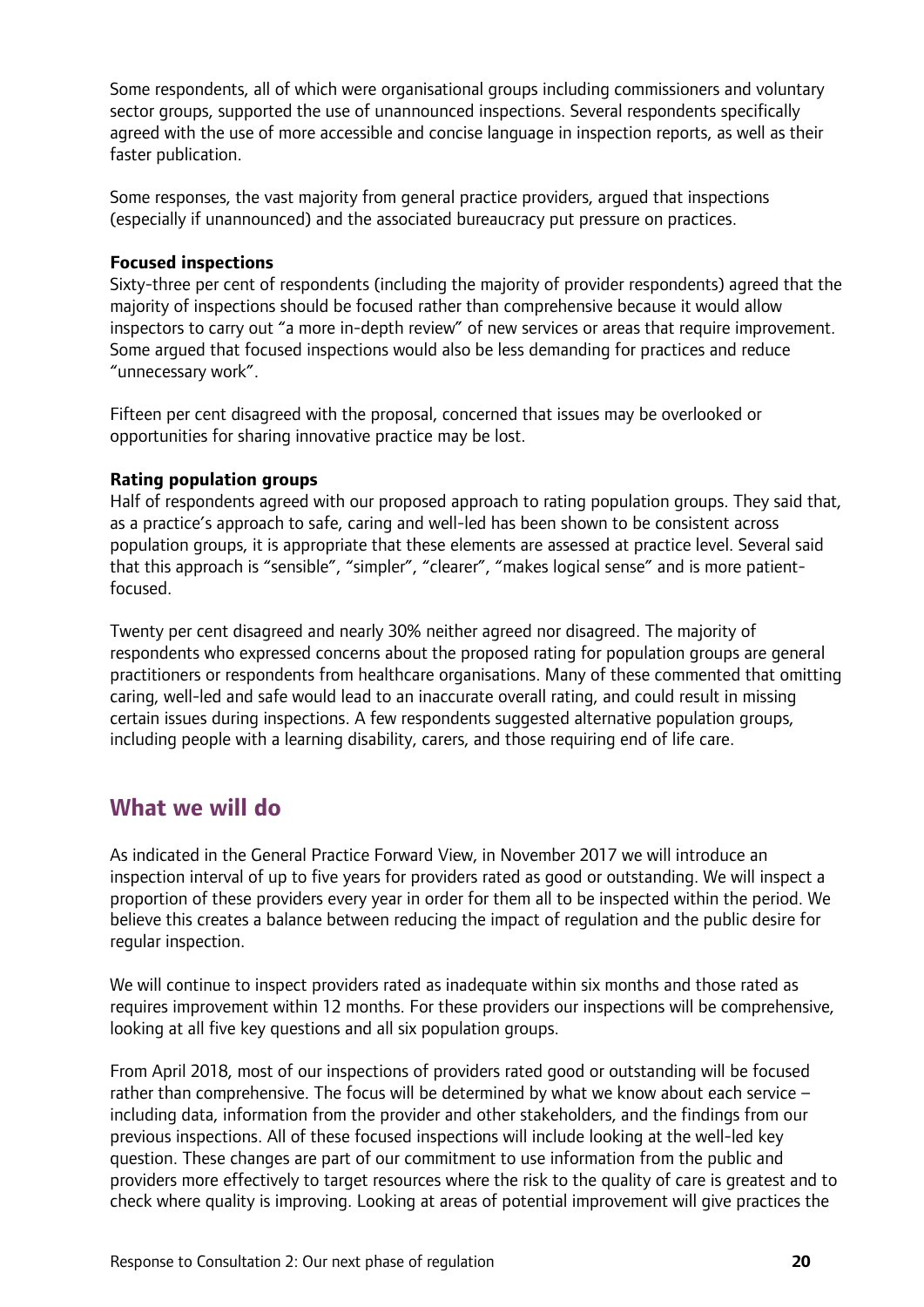opportunity to improve their ratings, and ensure areas of outstanding and innovative practice continue to be shared.

As we already do, we may use short notice or unannounced inspections if we receive information of urgent concern, for example from whistleblowers.

We will continue to refine our approach to inspecting and rating population groups. This includes the evidence we gather to support our judgements and how we use outcomes data in assessing care for these groups. We proposed that we would no longer rate population groups for the safe, caring and well-led key questions, with only the effective and responsive key questions rated for population groups. We want to ensure that these changes will make our ratings more transparent and easier to understand and help better highlight the quality of the care for individual population groups. We will introduce any changes in April 2018.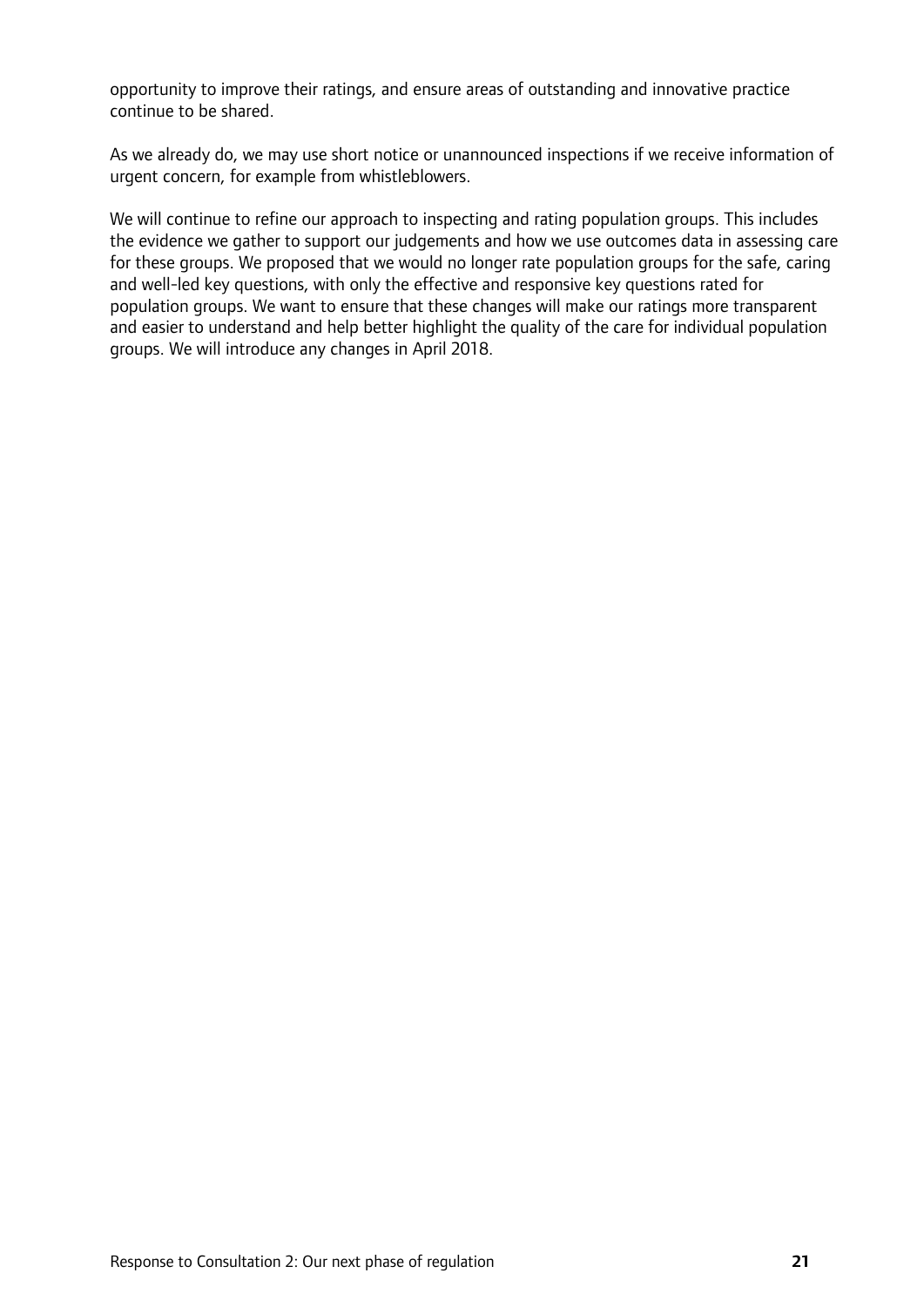## **Regulate independent sector primary care services, NHS 111, GP out-of-hours and urgent care services, primary medical care delivered online, and large scale models of primary care**

#### **Consultation questions**

**10a. Do you agree with our proposed approach for regulating the following services?**

**i. Independent sector primary care**

**ii. NHS 111, GP out-of-hours and urgent care services**

**iii. Primary care delivered online**

**iv. Primary care at scale**

**10b. Please give reasons for your response (naming the type of service you are commenting on).**

*"If the way that we consume primary medical care services changes, then it is vital that regulation changes so that carers and patients can have similar confidence in the services that they will be of the same quality as if they attended other services in person."*  Voluntary or community sector representative

*"Having undergone 2 separate inspections by 2 separate CQC teams… we would like to see a more joined up approach, and for inspections of these services to inform an overall provider inspection rather than a standalone inspection with a separate report."*  Provider / professional, ambulance

**What you said**

Sixty-four per cent of respondents agreed with our proposed approach for regulating independent sector primary care; 14% disagreed.

service

Sixty-seven per cent of respondents agreed with our proposed approach for regulating NHS 111, GP out-of-hours and urgent care services; 11% disagreed.

Sixty-five per cent of respondents agreed with our proposed approach for regulating primary care delivered online; 11% disagreed.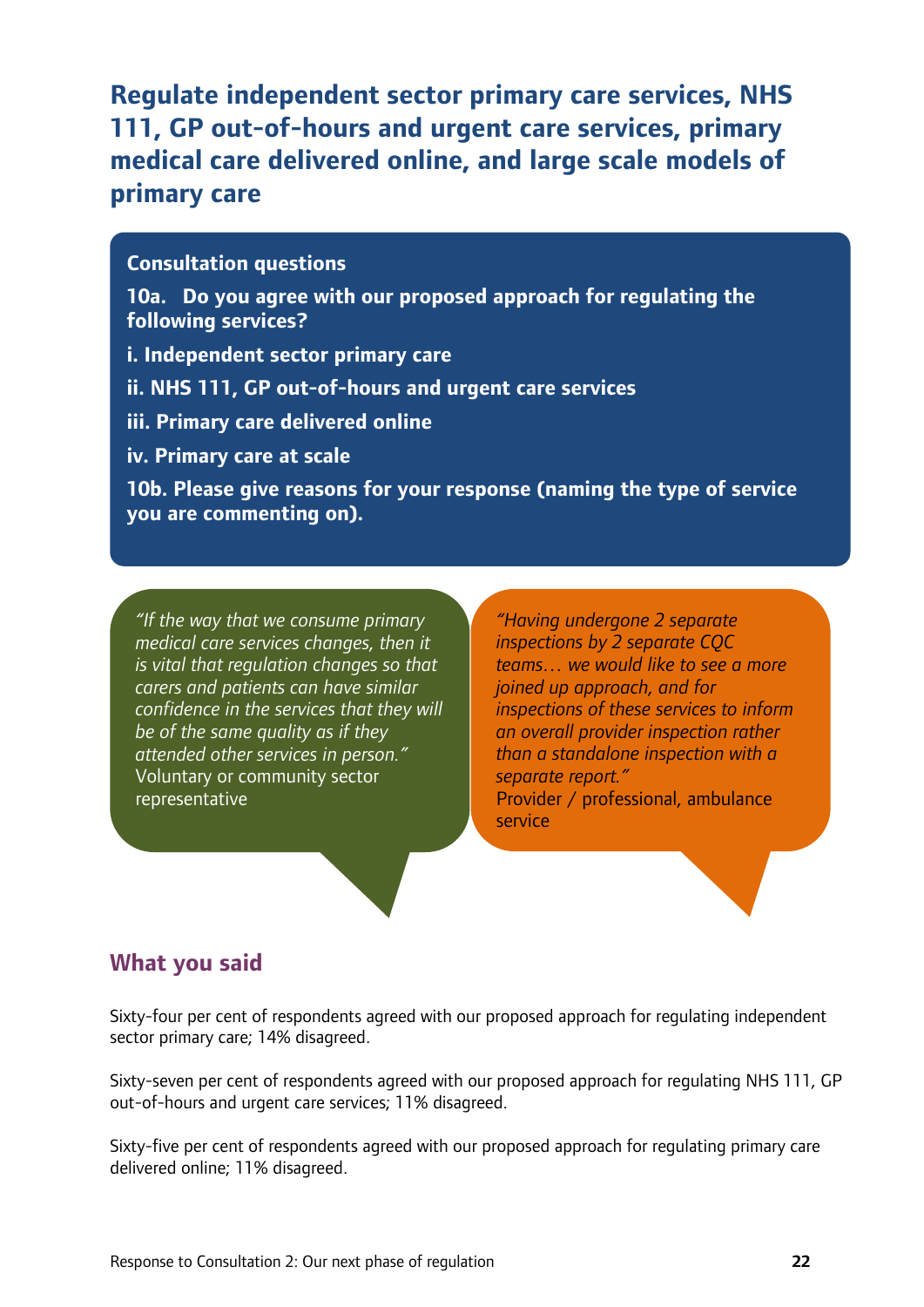Sixty-one per cent of respondents agreed with our proposed approach for regulating primary care at scale; 12% disagreed.

Respondents felt that independent healthcare providers should be regulated in the same way as NHS providers. They felt this would help ensure that the quality of service is consistent and would increase transparency and accountability. However, some felt it could lead to overregulation. Most respondents who commented on NHS 111, GP out-of-hours and urgent care services supported the proposals for regulating them, as they believe this will improve the standard of care provided by these services. Those who commented on the proposals to regulate primary care being delivered online believe that this is an increasingly important service, which therefore requires regulation. Those who commented on the need to regulate primary care at scale believe that a flexible approach is required, to allow for new models of primary care.

## **What we will do**

We will assess independent sector primary care services using the approach set out for general practice. We will develop sector-specific guidance for our inspection teams. In a small number of cases, we may consider how providers offering private GP services care for population groups. We will not rate these services until we have the powers to do so. Should we get the powers to rate, we will consult further on how we propose to do it.

We recognise that the way urgent care is being delivered is changing and becoming more complex as a result of greater integration. This is leading to increased local variation. Our approach to regulation and inspection for these services will be driven by what we know about them. We will work more closely with providers, local stakeholders and our partners to ensure our approach is tailored to services, and makes sense for the provider as a whole. Our proposals for regulating NHS 111, GP out-of-hours and urgent care services will be implemented to the same timescale as our next phase of general practice regulation.

We will proceed with our proposed approach to primary medical care delivered online. We will inspect and make judgements about the quality and safety of these services. We will not rate these services until we have the powers to do so. Where GP practices offer online consultations, we will apply the same methodology as we use for online providers of primary care.

We recognise that models of primary care at scale vary in complexity. Many providers work collaboratively through federations, in some places these are becoming more formal arrangements. Other examples include super-partnerships and multi-site practice organisations. We will continue to work with our stakeholders to develop and refine a regulatory approach that is flexible to be able to respond to the different models we see. We are working with a small number of providers to coproduce and test this approach.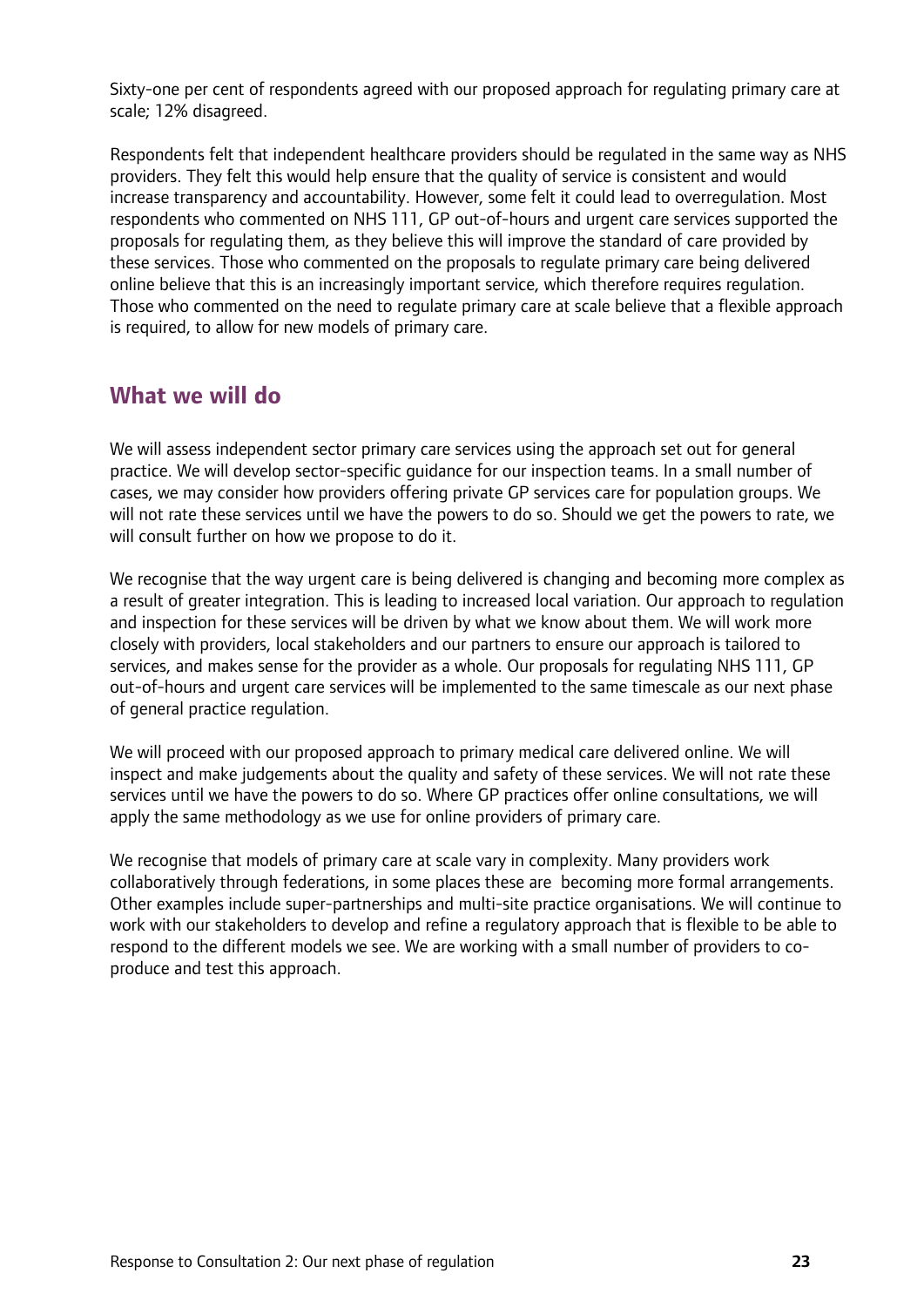# <span id="page-23-0"></span>**2.2 Adult social care services**

This section covers our response to feedback on how we will:

- monitor adult social care services
- inspect and rate adult social care services
- take action to improve adult social care services.

We set out the detail of our approach in the updated guidance for adult social care services on our website: [www.cqc.org.uk/providerguidance.](http://www.cqc.org.uk/providerguidance)

## **Monitor adult social care services**

#### **Consultation questions**

**11a. Do you agree with our proposed approach to monitoring quality in adult social care services, including our proposal to develop and share the new provider information collection as a single shared view of quality?**

**11b. Please give reasons for your response.**

*"Any action which removes or reduces the duplication of data collection is welcomed. We offer the principle of collecting what is important, rather than making important that which can be collected."*  Provider trade body or membership organisation

*"CQC Insight has the potential to be very powerful, but also has the potential to become a bureaucratic and onerous data entry system which social care providers are less likely to have the resources to manage."* Provider / professional, adult social care

## **What you said**

Eighty-two per cent of respondents agreed with our proposed approach to monitoring quality in adult social care, and 6% disagreed.

Respondents were generally supportive of the online provider information collection process, suggesting that it could encourage providers to assess their own performance regularly, and demonstrate continuous improvement of their services.

Most respondents also welcomed the CQC Insight tool, with some saying that sharing information between providers could facilitate joint working and integration between services, and be more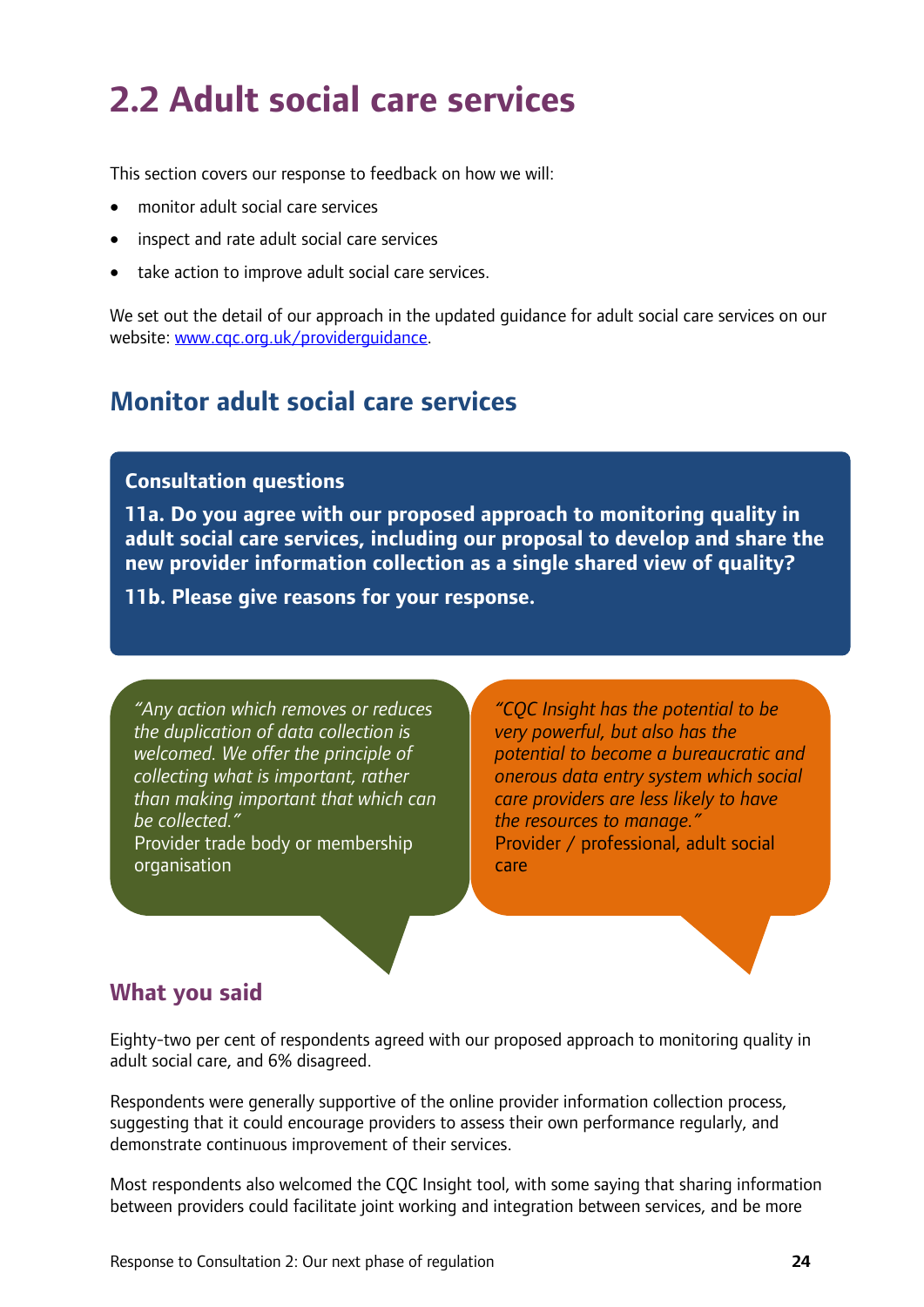efficient and avoid duplication. Some respondents believed that an ongoing provider information collection process and CQC Insight should improve monitoring by enabling inspectors to see accurate information in context and in real time.

Many respondents were concerned about the availability of data on adult social care services and their performance. They noted the long-term plan to develop a single core dataset, but asked when it will be phased in. Other respondents had reservations about how much confidential data will be visible, particularly to the wider public.

Some respondents expressed concern about the increased administrative burden the new monitoring systems may create, especially for small providers with low numbers of administrative staff and often old technology. Others raised concerns that poorly-performing providers may not complete the forms accurately.

## **What we will do**

Given the strength of support for this proposal, we will introduce the proposed online process for collecting information from providers, via a statement of quality about the five key questions and how providers are supporting continuous improvement. We will require providers to update this at least once annually, although more frequent updates can be made to record changes in quality, including improvements. We will communicate with the sector on when and how we implement this.

We will work with providers, commissioners and other stakeholders to consider how best this information can be developed and shared as a single core dataset, to help reduce duplication of information collection and burden on providers. This will help us to monitor quality and compare service performance over time, including of providers with more than one location as well as corporate providers. We will continue to conduct ongoing monitoring, gathering information from a range of sources, including people who use services and commissioners. This will enable us to respond appropriately to changes in quality, including improvement. Addressing the concerns expressed, we can confirm that we will only share confidential information where we have considered the likely impact of making the disclosure and where we judge the public interest justifies us doing so. We will record these decisions.

We will implement our plans to engage more with leaders of provider organisations, commissioners and others where we find poor quality services, including across a provider's portfolio and coordinate our regulatory response appropriately.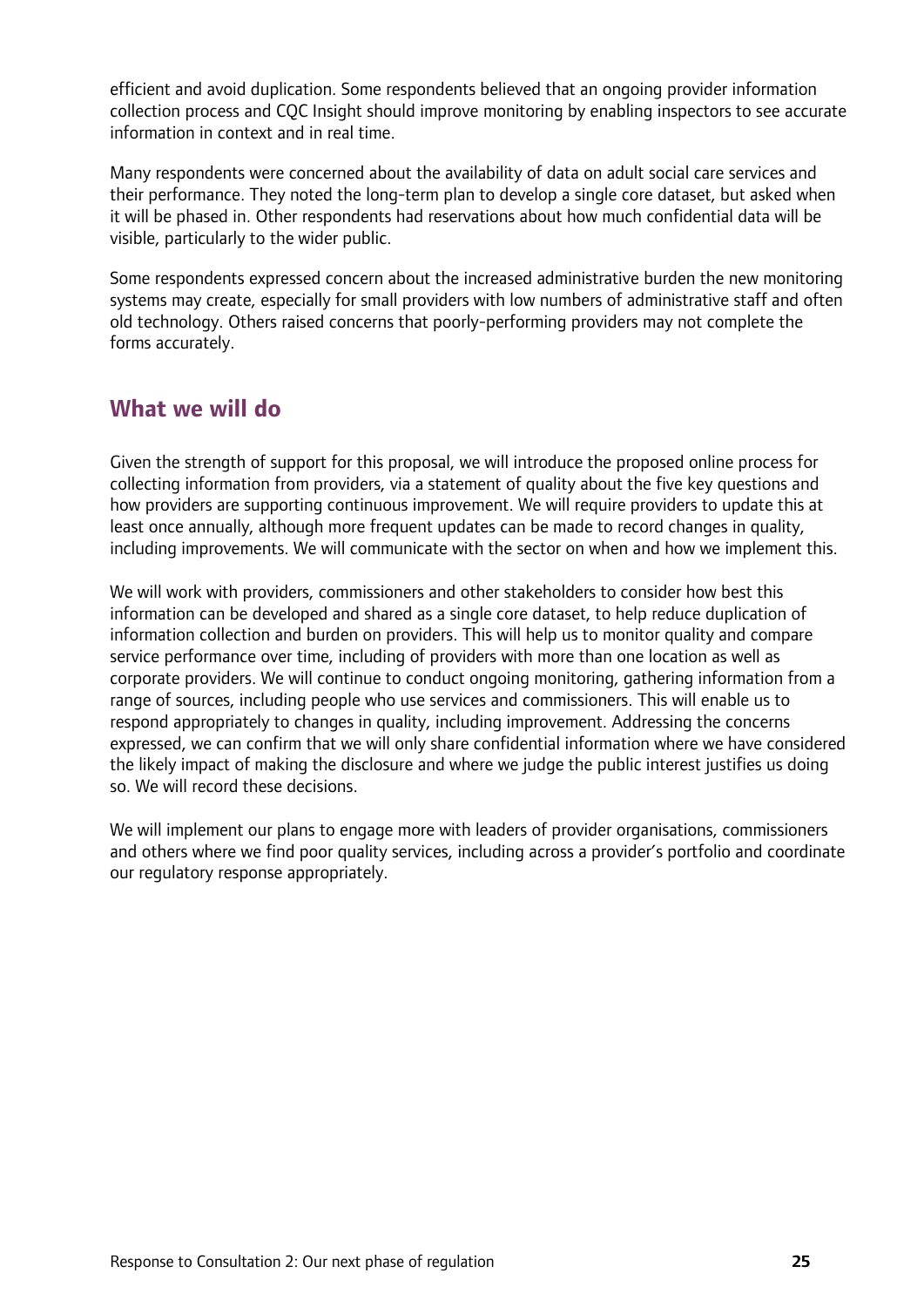## **Inspect and rate adult social care services**

#### **Consultation questions**

**12a. Do you agree with our proposed approach to inspecting and rating adult social care services?** 

**12b. Please give reasons for your response.**

**13a. Do you agree with our proposed approach for gathering more information about the quality of care delivered to people in their own homes, including in certain circumstances announcing inspections and carrying out additional fieldwork?**

**13b. Please give reasons for your response.**

*"We believe the proposed approach, especially the concept of a focused inspection for those services with identified concerns is proportionate and responsive to the needs of people we support."*  Provider / professional, adult social

care

*"Any reduction in comprehensive inspections is a retrograde step. It also suggests focused inspections will be reliant on intelligence around concerns being shared (and acted upon) by CQC"* 

Voluntary or community sector representative

## **What you said**

#### **Inspect and rate**

Seventy-three per cent of respondents agreed with CQC's proposed approach to inspection and rating in adult social care and 17% respondents disagreed.

Many respondents believed that, overall, the proposals recognise good performance and focus on providers rated as requires improvement. Respondents also welcomed the flexibility of CQC being able to direct inspection resources where they are needed.

Many respondents supported the proposed frequency of inspections. However, several thought it would be appropriate to have relatively frequent inspections if a change, such as new leadership, has taken place. Several also emphasised that monitoring should continue to take place alongside inspections, and some raised concerns that information about changes or service deterioration would not reach CQC.

Many respondents supported the proposals for rating services in adult social care, as they believe the system is effective in informing people who use services about quality. There was wide support for the removal of the 'six-month limit' on aggregating ratings, as this will enable ratings to reflect service improvement more accurately and responsively.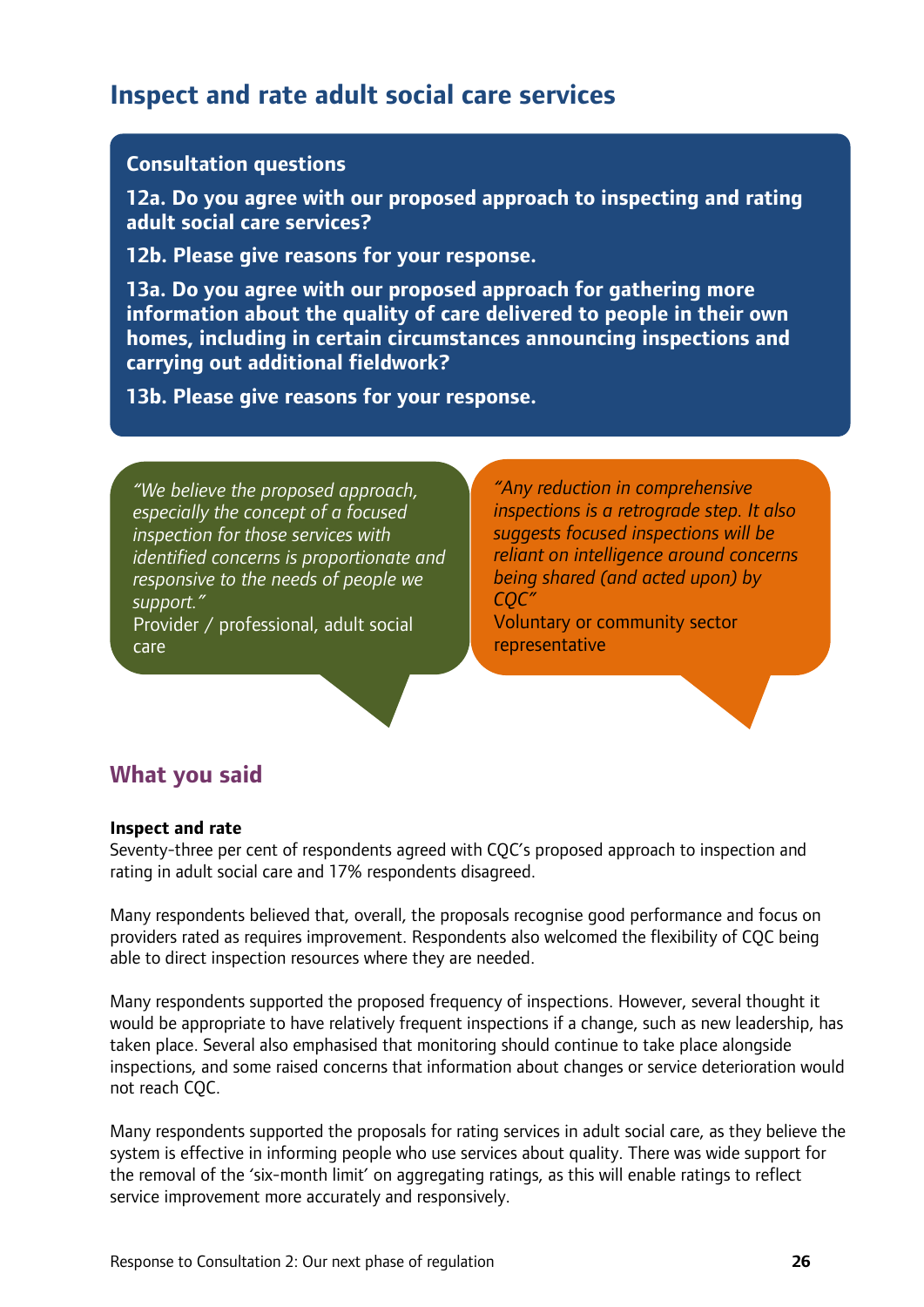#### **Care in people's own homes**

Seventy-nine per cent of respondents agreed with our proposed approach to quality of care in people's own homes, and 5% disagreed.

Respondents generally felt that more information about care in this setting will be helpful, and that more focus on safeguarding people receiving care at home is crucial as it is a relatively 'hidden' form of care. Several respondents welcomed announced inspections of care at home, given the practical difficulties of interviewing staff and people who use services in this setting. However, similar numbers raised concerns about the loss of the 'surprise' element of unannounced inspections.

Many welcomed the introduction of the 'toolkit' to support inspectors to tailor their approach. However, some requested further detail on what the toolkit might look like, and offered their support in helping to develop it. Others suggested that we should continue to develop our methods even further for engaging people who use services in our inspection processes.

### **What we will do**

We will implement our proposal to introduce more proportionate and targeted inspections. Every service will receive a comprehensive inspection that considers all five key questions. We will also conduct focused inspections, targeted on areas of concern, risk or improvement, informed by CQC Insight and information collection. These inspections, which will always consider the well-led key question, will be able to change an overall rating at any time, combining ratings from the key questions considered in the focused inspection and the remaining key question ratings from the previous comprehensive inspection.

From April 2018, the maximum inspection interval for comprehensive inspections for services rated as good and outstanding will be 30 months. Until then, we will maintain current inspection frequencies of within 24 months.This will be underpinned by ongoing monitoring using a broader range of information sources. We will continue to follow up and respond to risks and concerns through the use of focused inspections at any time. We will engage with stakeholders in advance of extending further the inspection interval for services rated as outstanding.

We welcome the support respondents gave to these proposals, along with their feedback and suggestions. Taking this into account, we will engage with the care at home sector to provide more information about our new tools and methods, and how they will be used in different settings and services. We will also consider how we can gather more robust information about care at home services. Our inspections will also be informed by better quality data generated by services and people who use them helped by new technology.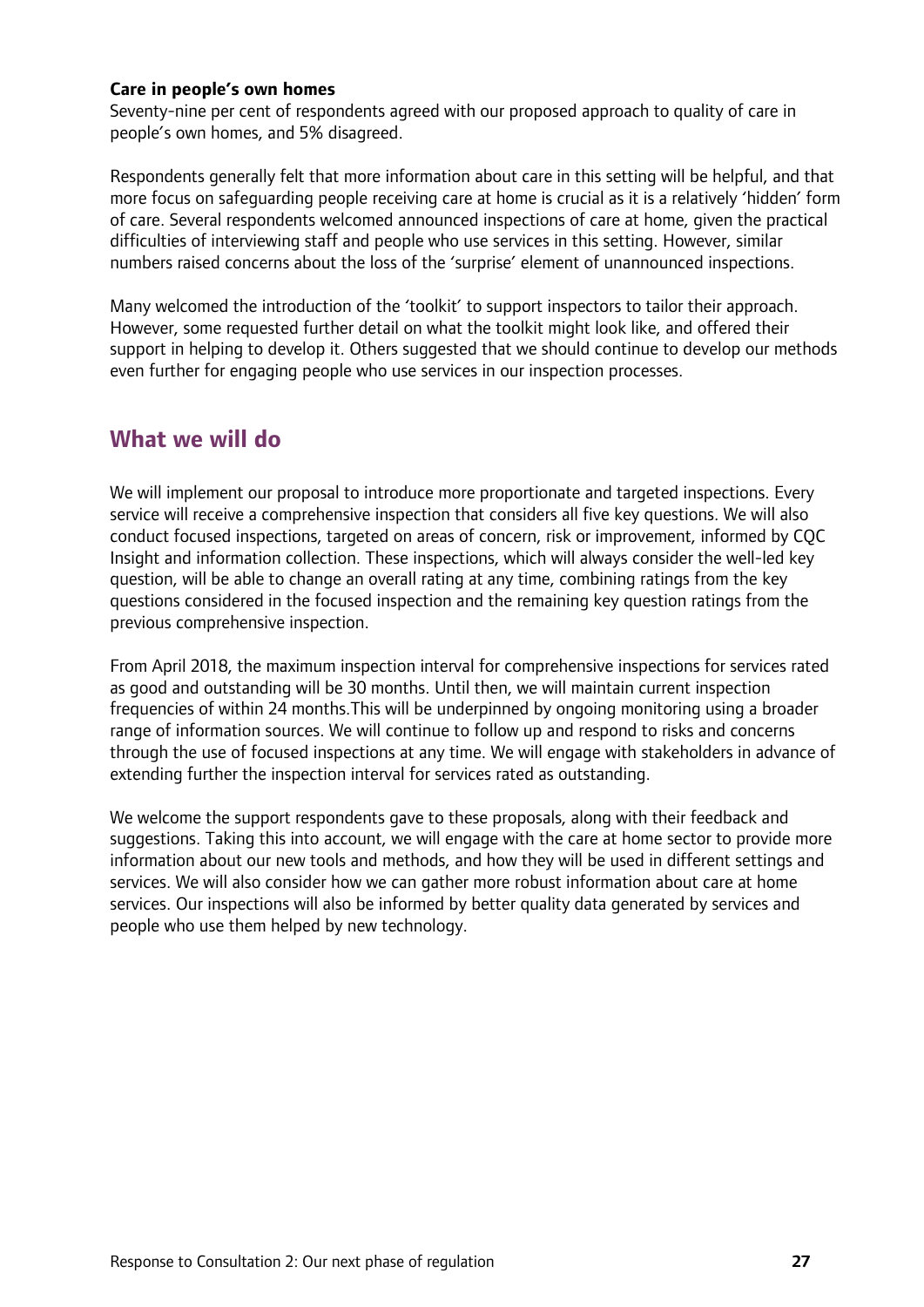## **Take action to improve adult social care services**

#### **Consultation questions**

**14a. Do you agree with our proposed approach for services which have been repeatedly rated as requires improvement?**

**14b. Please give reasons for your response.**

*"Fully agree with the proposed approach for services who have repeatedly achieved a requires improvement rating. This will ensure the system is robust and thorough and that services/providers are given full support where needed to increase their rating in a supportive manner".* Voluntary or community sector representative

*"There is an emphasis here on giving the provider time to improve rather than looking at what the residents need. If a service requires improvement for the first time, there should be a very short timescale e.g. two weeks maximum to improve".* Member of the public / person who uses health or social care services

## **What you said**

Seventy-nine per cent of respondents agreed with our proposed approach to services that have been repeatedly rated as requires improvement, and 9% disagreed.

Some comments supported taking a harder line than we proposed around providers rated as requires improvement, noting the impact on people using services of poor or inadequate care. Many said that addressing failure is an important priority in the interests of safety, and that renewed action will promote confidence across the sector and with people who use services. However, several people felt that the proposals are too similar to the existing approach.

In general, there were mixed views about the early publication of results from inspections where poor quality is found, ranging from it being helpful for the public and people using services, to balancing this with treating providers in a fair and proportionate way. A number of respondents suggested we should not publish details until relevant appeals procedures had been completed as outcomes could change.

## **What we will do**

We acknowledge the strength of support for the proposals and will implement them flexibly and proportionately to encourage improvement. We will ask providers repeatedly rated as requires improvement to complete an improvement action plan to show how and by when they will improve their overall rating to at least 'good'. We will engage with a provider's leadership where we find more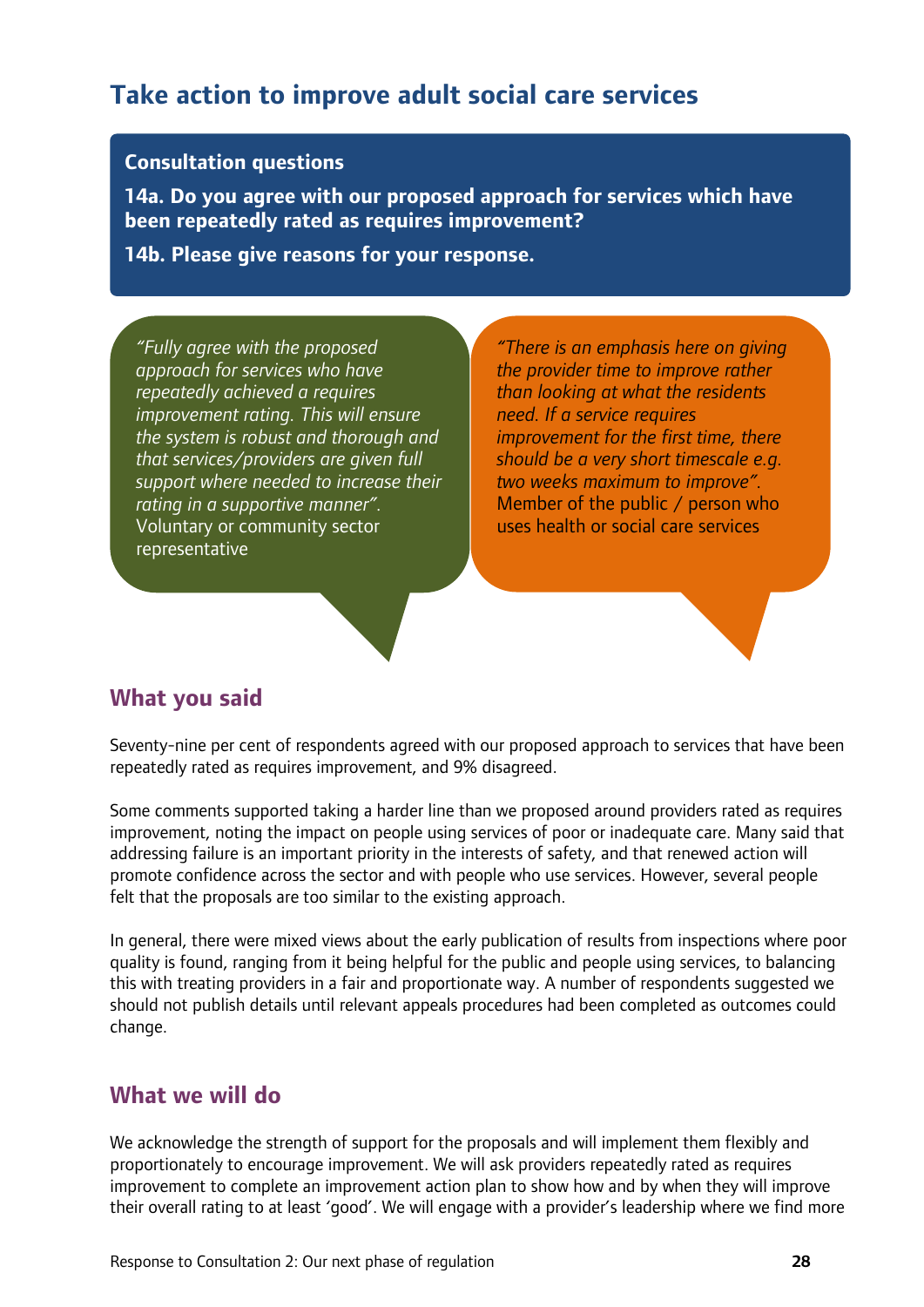than half of their services are rated as requires improvement or inadequate, or if we find significant concerns in a smaller proportion.

We were pleased to see the strong level of support for our proposals in Part 1 of this consultation to encourage improvement and accountability at provider level through changes to the level of registration. We will therefore proceed to implement the proposals to be able to take enforcement action at provider level where this is appropriate.

We will continue to engage with services and other stakeholders to help develop our plans to publish information about enforcement activity in inspection reports when we have more details to share, including about timescales.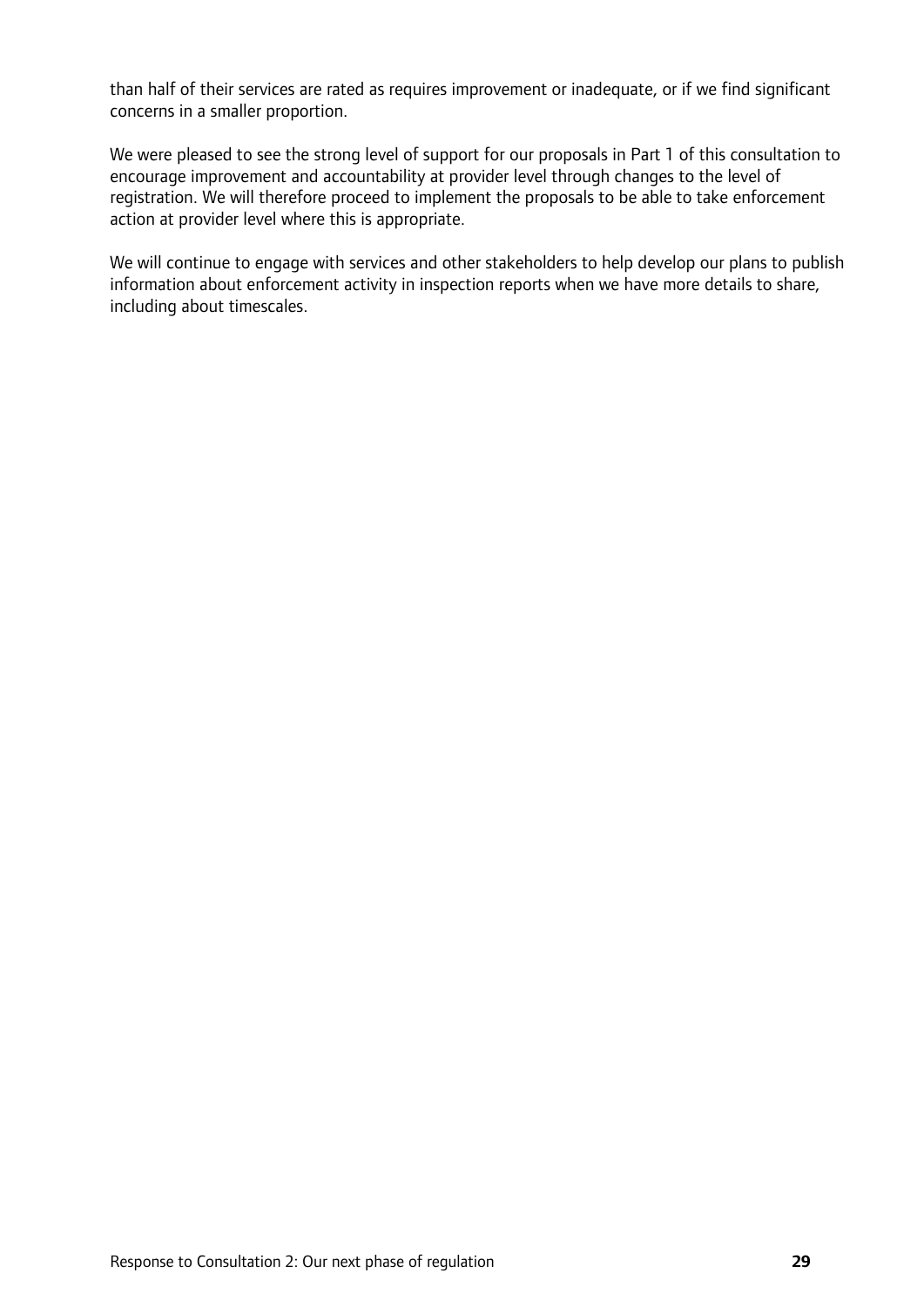# <span id="page-29-0"></span>**PART 3: FIT AND PROPER PERSONS REQUIREMENT**

#### **Consultation questions**

**15a. Do you agree with the proposal to share all information with providers?**

**15b. Do you think this change is likely to incur further costs for providers?**

**16. Do you agree with the proposed guidance for providers on interpreting what is meant by "serious mismanagement" and "serious misconduct"?**

*"[Information sharing] will improve accountability and promote transparency. It will enable providers to hold a comprehensive view over their challenges and will enable them to respond, which will enable CQC to identify gaps."* Voluntary or community sector representative

*"The suggested drafting in 'mismanagement' needs to be tighter. The drafting is very wide and very subjective which could lead to the provisions being widely interpreted."* Provider/professional, acute or single specialty hospital

## **What you said**

Seventy-eight per cent of respondents agreed with our proposal to share all information relating to their directors with providers. Some respondents told us this will increase transparency, improve the accountability of senior staff and help prevent mismanagement or misconduct.

Around half of respondents thought that sharing all information with providers is likely to incur further costs, a quarter thought it was not likely, and a quarter were not sure. There were mixed views from those who thought it would increase costs – several thought these would be "minimal" or "manageable"; others thought the increases were justified; and others thought it would have a negative impact on providers and people using services.

Of the 137 respondents, 102 explicitly supported the proposed guidance for providers on interpreting what is meant by "serious mismanagement" and "serious misconduct", with several highlighting the proposals' potential for increased clarity and accessibility. A minority of respondents opposed the proposed guidance, with some criticising the perceived ambiguity of the language, for example questioning how one can accurately measure an individual's performance against the term "reasonable".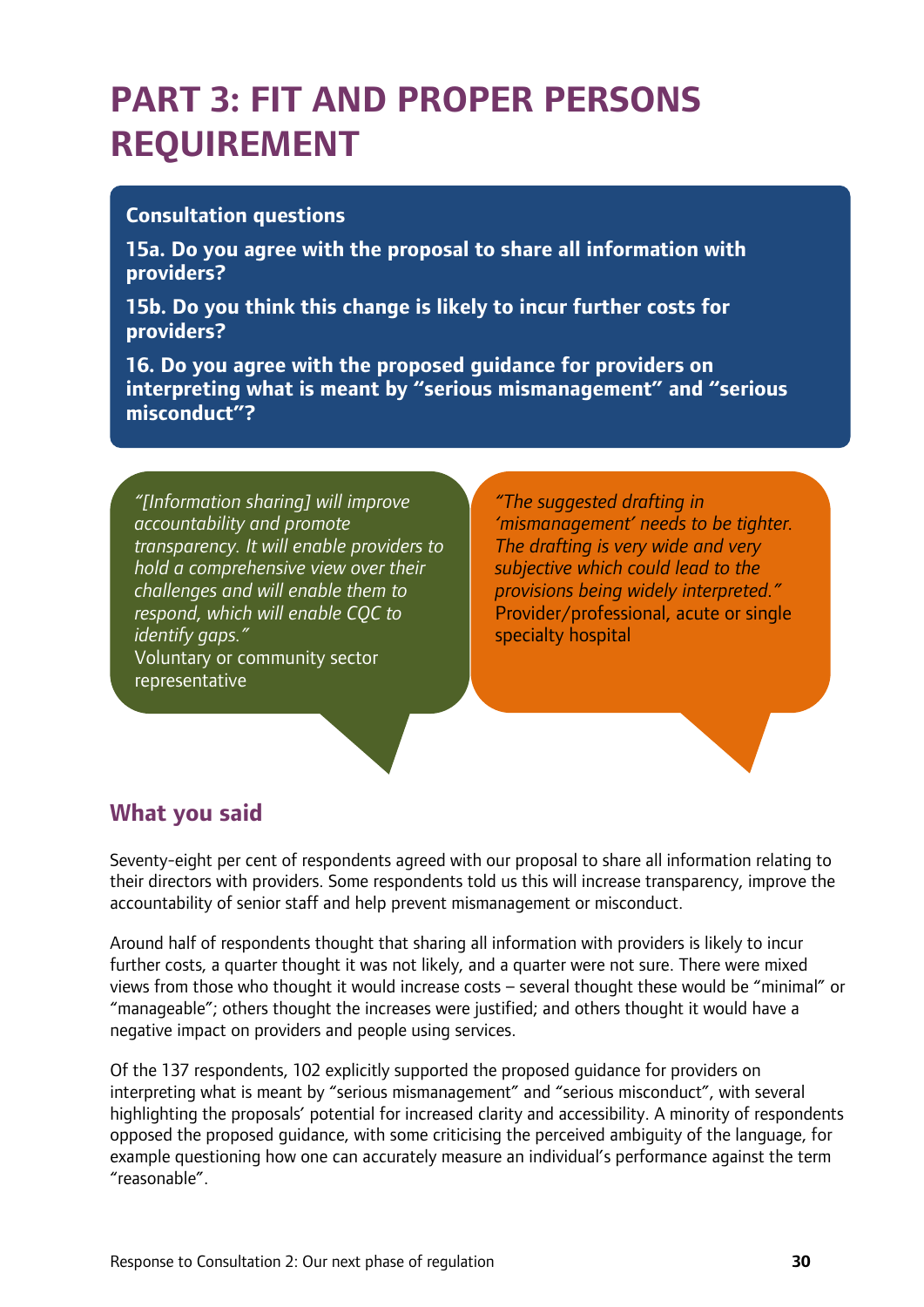## **What we will do**

We welcome the response to our question around sharing all information we receive in relation to a fit and proper persons requirement referral with providers. We will publish refreshed guidance for all providers at the end of this year. This will detail the following:

- How we will take forward our plans for when we receive concerns from the public or health and social care staff about the fitness of directors, and how we will notify providers of all concerns relating to their directors and ask them to assess all the information we receive.
- How we will ask the person providing the information for their consent to do this, and how we will protect their anonymity. (Please note that in exceptional cases, where we are concerned about the potential risk to people using services, we may need to progress without consent. The person providing the information would be informed of this.)
- How we will communicate with the director to whom the information of concern relates.
- What we will expect from providers when we share information of concern.
- What will happen if a provider has shown that it applied the appropriate checks but we have concerns that the decision it has made about the fitness of a director is a decision that no reasonable person would have made. This will reference how we could use our enforcement policy to decide if there has been a breach of the requirement relating to good governance (regulation 17) and/or the requirement relating to fit and proper persons employed (regulation 19).

We recognise that this may incur an extra cost for a small number of providers on a case-by-case basis. However, we want the changes to improve the process around the fit and proper persons requirement and aim for these to remain minimal and manageable for providers.

The interpretation of serious mismanagement and serious misconduct should offer greater clarity about the obligations and responsibilities of those holding director roles. It is not our intention for this to be punitive, to put off potential director candidates or to open managers up to vexatious claims. We will review and clarify language to make sure there is minimal ambiguity. We recognise that there is a need to align this guidance with that of other organisations, such as the professional regulators. We will publish the new interpretation as part of the new guidance.